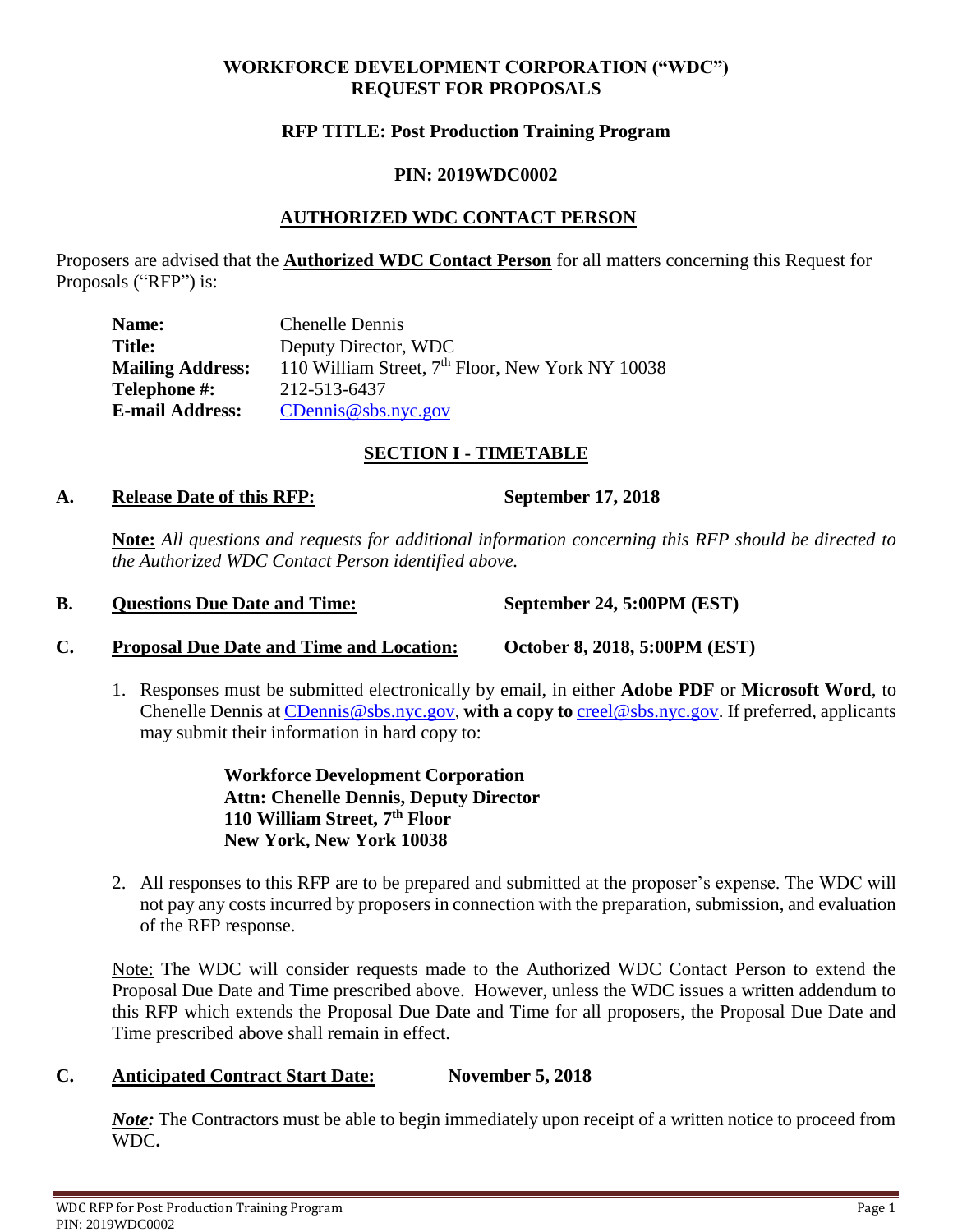## **SECTION II: SUMMARY OF THE REQUEST FOR PROPOSALS**

## **A. Organizational Background**

WDC is an independent not-for-profit organization created by the City of New York ("City") for the purpose of assisting the City in developing and funding workforce initiatives. WDC works closely with the City's Department of Small Business Services ("SBS") to contribute to the economic vitality of New York City ("NYC") by promoting workforce development and job creation through public and private partnerships.

WDC, in partnership with SBS and the City's Mayor's Office of Media and Entertainment ("MOME"), have developed a portfolio of media and entertainment workforce development programs for un- and underemployed New Yorkers. The portfolio includes training programs in writing, theatre, and post production. The goal of these training programs is to train individuals for career opportunities and support the workforce development system for the media and entertainment industry in NYC.

## **B. Context and Purpose of this RFP**

Piloted in 2017 and 2018, the Post Production Training Program pilot ("PPTP") was funded to test the efficacy of the program model and the demand for entry-level positions in post production from media and entertainment businesses in NYC. PPTP trained over forty (40) trainees across three (3) cohorts. Trainees completed five (5) weeks of full time didactic and technical training in post production and technical training in Adobe's After Effects, Photoshop, Premiere, Avid Technology Inc.'s Media Composer and The Foundry's Nuke software programs. Workshops in financial coaching, legal primer and marketing and sales for project-based workers in the media and entertainment industry were integrated into the didactic classroom-based training as employment opportunities can often be project-based in the media and entertainment industry. Following completion of the classroom-based training, trainees were supported with job placements and work-based learning opportunities with businesses in the media and entertainment industry operating in NYC and assisted with job placement support services and employment opportunities for a minimum of six (6) months post completion of the PPTP.

Following the PPTP pilot, the WDC is issuing this RFP to identify a qualified training provider ("Contractor") to develop and deliver a comparable training model in post production that will adequately train participants for entry-level careers in post production ("Program"). The Program is expected to provide qualified and eligible unemployed and underemployed New Yorkers ("Participants") with classroom-based training on the post production environment and software programs commonly used in post production and prepare those with limited industry experience, for entry-level positions in post production. Sample titles of positions in post production may include, but is not limited to, positions in animation, client services, editing, visual effects, motion graphics and post production assistants or coordinators, or other related industry positions in NYC's post production companies.

## **C. Anticipated Contract Term**

It is anticipated that the term of the contract awarded from this RFP will be one (1) year with renewal and extension options at the WDC's sole discretion for up to an additional two (2) years (up to three (3) years in total), commencing upon Contractor's receipt of a written notice to proceed from the WDC. The WDC reserves the right, prior to contract award and renewal contract execution, to determine the length of the initial contract term and each option to renew, if any.

### **D. Anticipated Available Funding**

It is anticipated that the total available funding awarded from this RFP will be **\$500,000.00.** The final contract amount is dependent upon the availability and appropriation of funds and is subject to change. In addition, the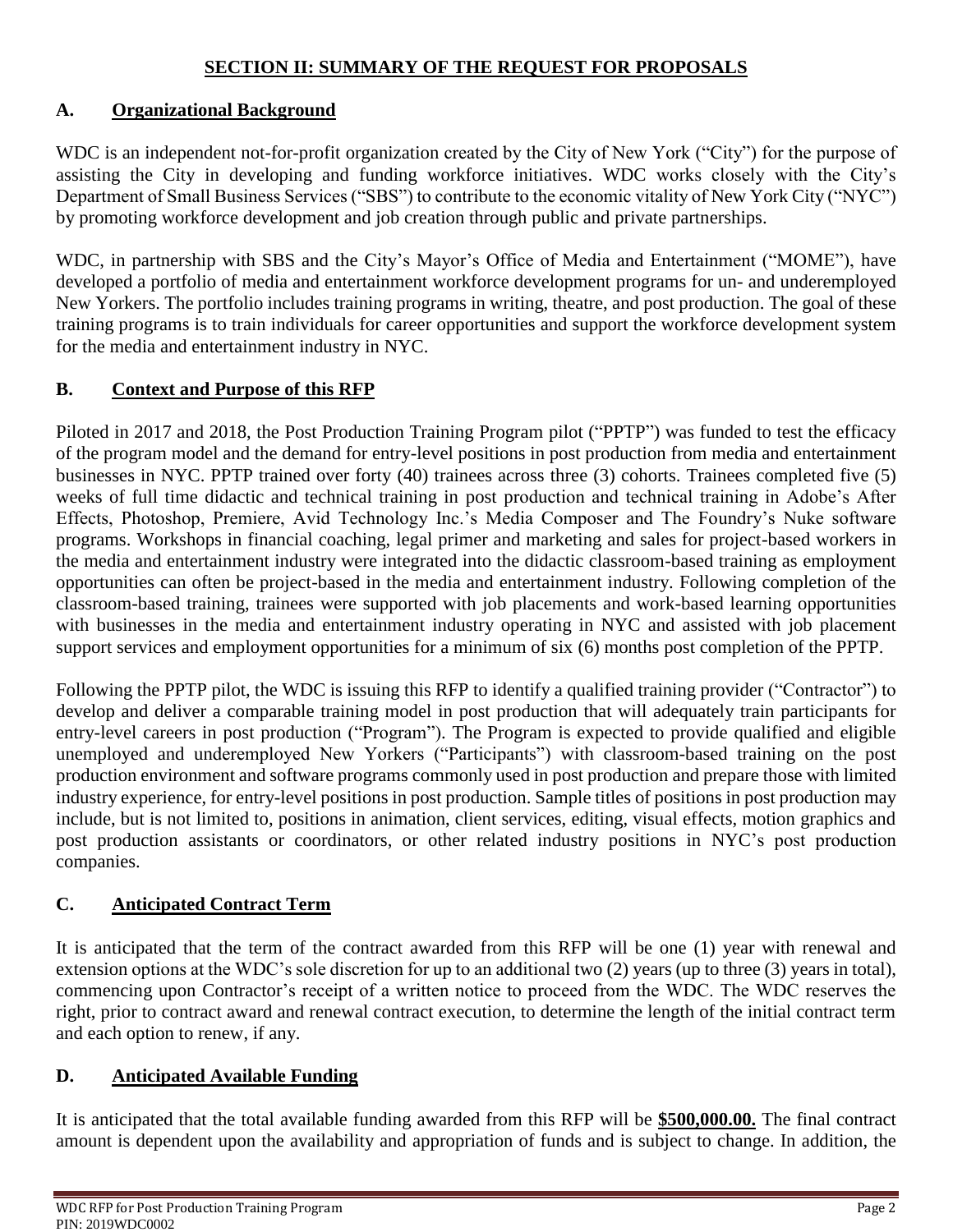WDC reserves the right to modify the funding allocation in the best interests of the WDC. Greater consideration will be given to proposers that propose more competitive prices.

# **E. Anticipated Payment Structure**

It is anticipated that the payment structure of the contract awarded from this RFP will be a combination of lineitem reimbursements and performance-based payments tied to outcomes. It is anticipated that the WDC will retain a certain percentage of the budget for payments tied to outcomes. Although the proposer must include a proposed percentage in their submission, the actual percentage will be determined through contract negotiations with the WDC and the successful proposer. However, the WDC reserves the right to select any payment structure that is in the WDC's best interest. No payments will be made, nor funds applied to other uses. WDC will endeavor to accommodate reasonable requests for payment structures that incorporate work performed and the Contractor's allocation, dedication and expenditure of resources. Work performed by the Contractor beyond the scope of this solicitation and the resulting contract award, will not be compensated without WDC's prior approval.

# **F. Minimum Qualification Requirements**

The following are the Minimum Qualification Requirements of this RFP. Proposals that fail to meet any of these requirements will be found non-responsive and rejected.

- 1. Proposer has at least one (1) year of experience delivering media and entertainment-related workforce training programs.
- 2. Proposer has at least one (1) of experience delivering classroom-based training for workforce training programs.
- 3. For proposer's subject to regulation by the New York State Bureau of Proprietary School Supervision ("BPSS"), proposer must be licensed by BPSS or, has been awarded candidacy status by BPSS in accordance with New York State Education Law Section 5001, or is otherwise exempt.
- 4. Institutions of higher education must comply with the New York State Education Law and at a minimum operate under a provisional charter granted by the New York State Board of Regents, as applicable. The New York State Education Law can be accessed at the following link: [https://www.nysenate.gov/legislation/laws/EDN.](https://www.nysenate.gov/legislation/laws/EDN)

# **SECTION III - SCOPE OF SERVICES**

## **A. WDC's Goals and Objectives for this RFP**

The WDC's goal for this RFP is to award a contract to an appropriately qualified Contractor to conduct fulltime post production training program at a location within the five boroughs of NYC. Additionally, the WDC intends that the resulting contract award will ultimately accomplish the following related goals and objectives:

- 1. Develop and deliver a WDC-approved curriculum and instructional model for the didactic and technical classroom-based components of the Program, including an introduction to the post production environment and technical training in industry-informed software programs. The technical training may include, at minimum, previously utilized software programs from the pilot including Adobe's After Effects, Photoshop, Premiere, Avid Technology Inc.'s Media Composer and The Foundry's Nuke software programs, or comparable industry-informed software programs.
- 2. Provide professional identity training services to all Participants during and following the completion of the classroom-based component of the Program. This may include, but is not limited to, cover letter and resume development, elevator pitch, email and phone etiquette, mock interview critique, narrative development, networking guidance and techniques, etc.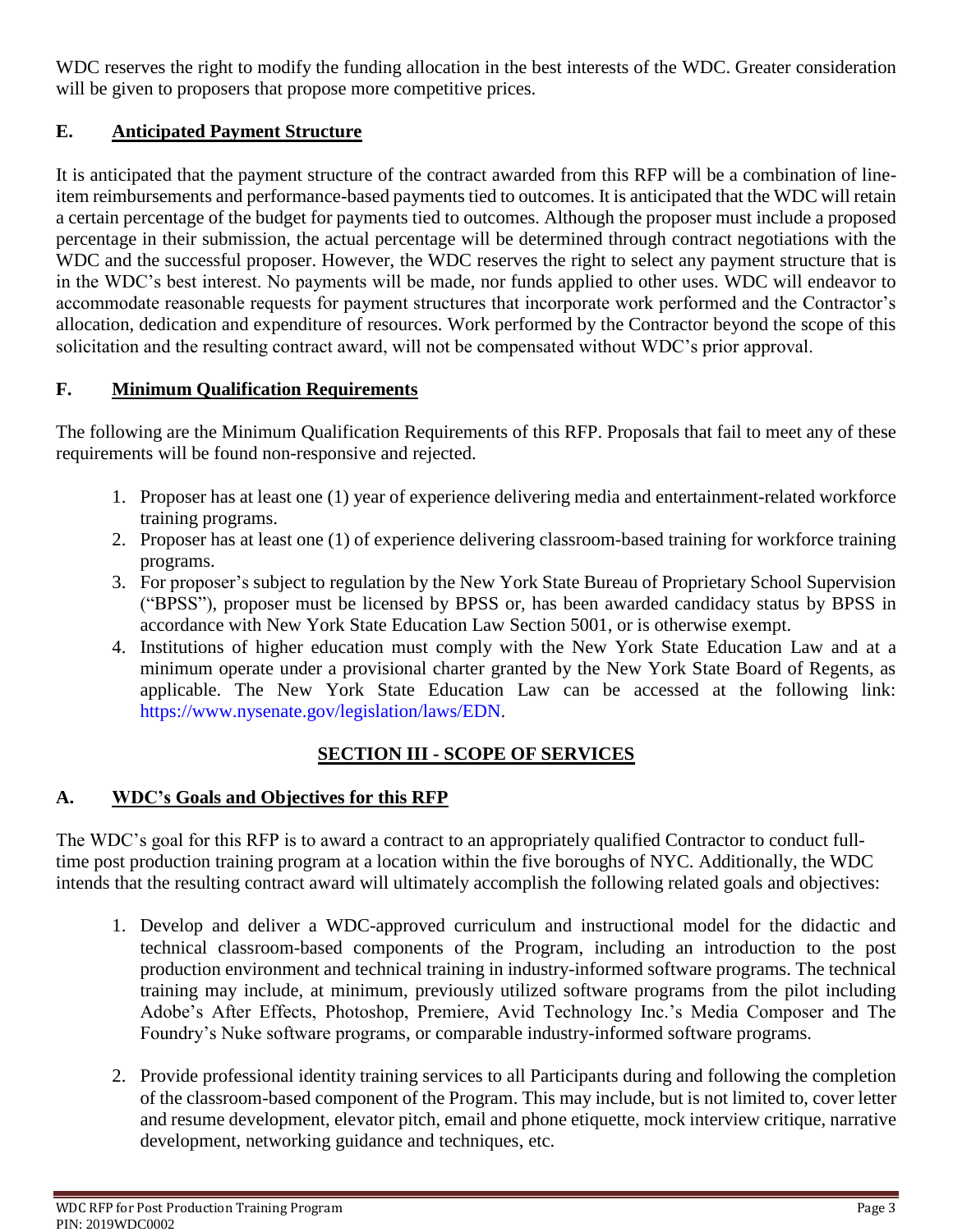- 3. Integrate a job placement or work-based learning component to the Program following completion of classroom-based training.
	- i. Job placement will match qualified Participants with entry-level positions in post production with local businesses in the media and entertainment industry.
	- ii. Work-based learning will match Participants with customized, paid training in entry-level positions in post production with local businesses in the media and entertainment industry. WDC will provide an eighty-percent (80%) reimbursement for up to two hundred eighty (280) hours of full-time work at a Contractor procured business. Contractor will be responsible for business recruitment, relationship management and training management for the work-based learning component of the Program. WDC will support contract and reimbursement management for businesses participating in the work-based learning. Participants must paid at a wage of no less than \$15/hour and in accordance with all applicable federal, New York State and New York City labor laws, rules and regulations.
- 4. Provide Participants with career guidance and job placement support services for at least six (6) months post training completion.

# **B. WDC's Assumptions Regarding Contractor's Approach**

The WDC's assumptions regarding which approach will most likely achieve the goals and objectives set out above are as follows. The Contractor is expected to:

- 1. Develop and deliver a Program model that equips Participants with limited industry experience and strong computer skills with the necessary skills to enter into entry-level careers in post production.
- 2. Implement a comprehensive outreach and recruitment strategy to identify eligible training Participants interested in a career in the post production industry. This may include an industry-validated application, pre-requisite skills assessment and final candidate interviews before selection to the Program.
- 3. Implement a comprehensive outreach and business recruitment strategy for media and entertainment businesses interested in participating in the work-based learning component of the Program or in employment and job placement opportunities for Program graduates.
- 4. Deliver an instructional classroom-based training including didactic and technical training that will include practical and introductory knowledge of the post production industry and technical training in commonly used software programs in the industry. Classroom-based training should also provide Participants with opportunities to practice what they have learned to assist in learning and retention of the information.
- 5. Integrate pre-existing curriculum developed by the WDC in financial coaching, legal primer and marketing sales into the didactic classroom-based component of the Program. The WDC will support seamless integration of these additional curriculum modules into the Program.
- 6. Lead all business recruitment efforts to develop and engage businesses in the media and entertainment industry for employment connections, job placement or work-based learning placements for Participants. Business recruitment should be targeted to businesses in the media and entertainment industry that have entry-level positions in post production. This may include, but is not limited to, positions in animation, client services, editing, visual effects, motion graphics and post production assistants or coordinators, or other related industry positions in NYC post production companies.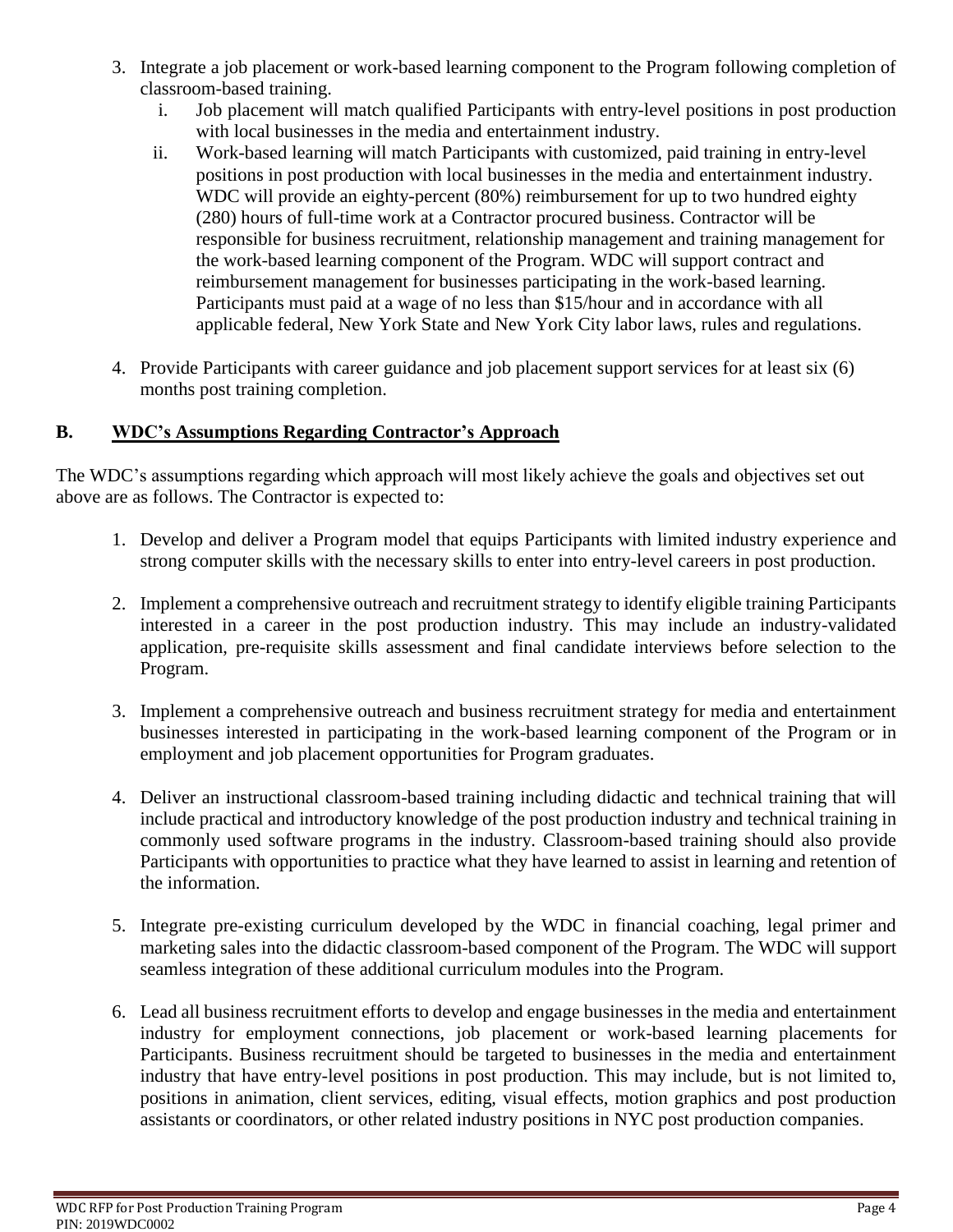- 7. Manage and serve as the primary point of contact for businesses participating in the work-based learning component of the Program.
- 8. Comply with all required reporting during the course of the contract period. This may include conference calls, submission of reporting dashboards, interim and final narrative reports.

**Note:** The WDC's assumptions regarding the proposer's approach represent what the WDC believes to be most likely to achieve its goals and objectives. However, proposers are encouraged to propose an approach that they believe will most likely achieve the WDC's goals and objectives. Proposers may also propose more than one approach. However, if an alternative approach affects other areas of the proposal such as experience, organizational capability or price, that alternative approach should be submitted as a complete and separate proposal providing all the information specified in Section IV of this RFP.

## **C. Contractor Responsibilities**

The Contractor is expected to be responsible for the following services, activities and deliverables during the contract term:

- 1. **Staffing Requirements**. Contractor will be expected to designate the equivalent of at least one fulltime staff person to oversee the daily operations of the Program and identify additional capacity as needed to oversee business recruitment, employment connection and job placement.
- 2. **Recruitment Process.** Contractor will be expected to plan and execute a comprehensive marketing, outreach, and recruitment strategy to recruit, screen, and enroll eligible Participants in the Program.
- 3. **Assessment and Screening of Participants**. Contractor will be expected to design and implement a fair and reasonable WDC-approved assessment and screening process that focuses on prerequisite skills for post production opportunities and general competencies to identify and enroll the most qualified and eligible Participants in the Program.
- 4. **Training Model**. Contractor will be expected to develop a training model for entry-level jobs in post production. Specifically, the Contractor is expected to:
	- i. Develop a post production training model that will equip Participants with relevant skills and connection to full-time jobs in the media and entertainment industry through a combination of didactic and technical classroom-based training and job placement or work-based learning in a relevant position with a NYC-based media and entertainment business.
	- ii. Provide a post production curriculum that will effectively equip Participants in relevant concepts in post production and software programs for entry-level jobs that NYC businesses will hire.
	- iii. Align the training model and curriculum with input from industry professionals who can articulate topics, skills and technical abilities commonly sought by employers.
- 5. **Curriculum Materials**. Contractor will be expected to provide all described curriculum and instructional materials to the WDC in electronic form as described below:
	- i. A syllabus for both the didactic and editing technical trainings to be used in facilitation of the curriculum along with a detailed outline identifying curriculum topics, learning objectives, instructional strategy, including number of hours and schedule of content, and assessments of Participant learning outcomes.
	- ii. Associated presentation decks, and other visuals, including course content and applied practice activities, to be used in facilitation of the various curriculum components.
	- iii. Detailed facilitator manuals including talking points and guidance for supporting instructors in facilitating curriculum activities. Contractor will ensure that the manual includes information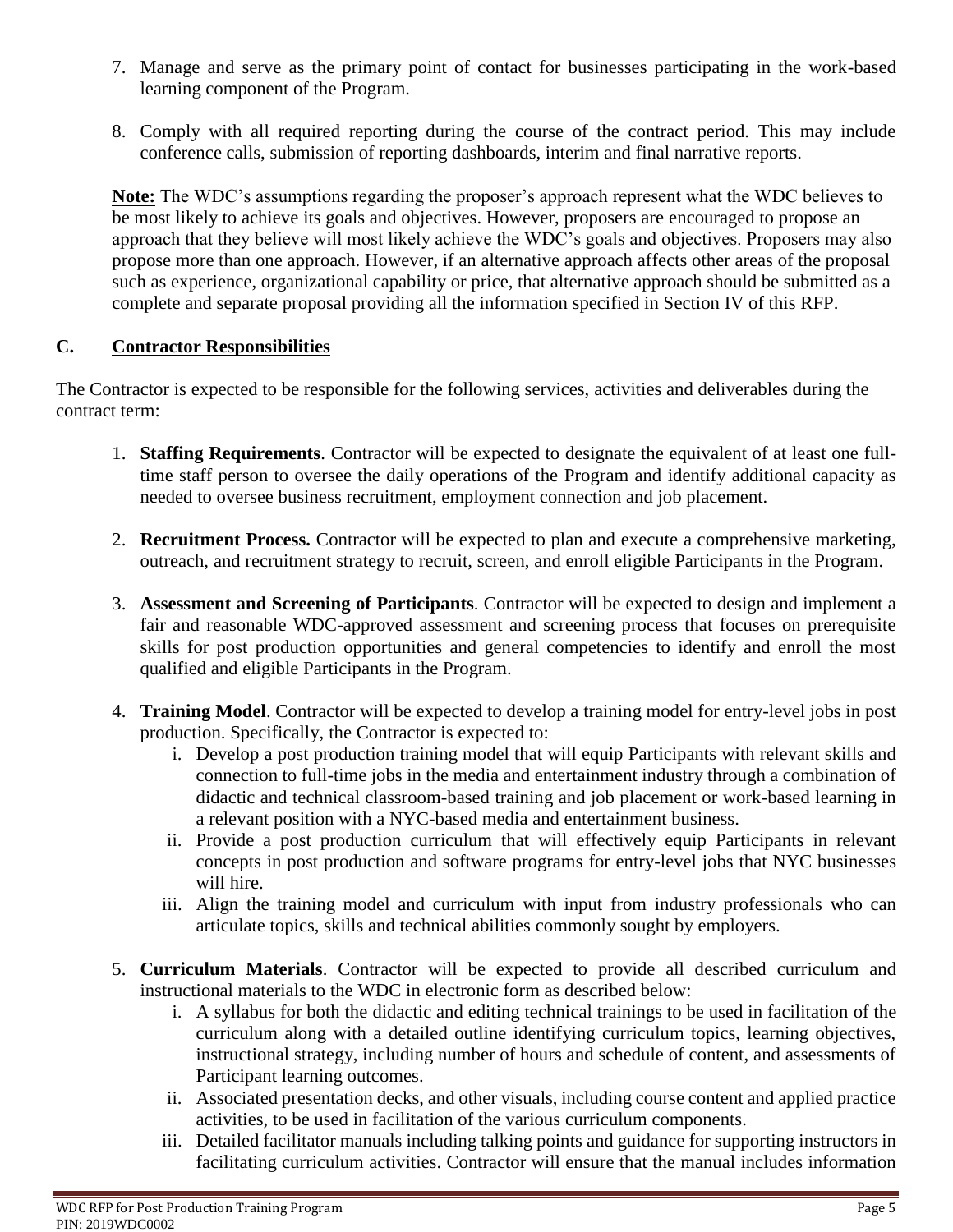specific to post production businesses and the media and entertainment industry, competencies relevant to delivery of the various curriculum, and suggestions for an effective class size and duration of each class.

- iv. Participant resource packets to complement all curriculum activities and additional reference materials expanding on curriculum content. Contractor will work in consultation with the WDC to determine structure, format, and length of the instructional model and relevant Participant hand-outs.
- 6. **Training Delivery**. Contractor will be expected to deliver the full instructional model for the didactic and technical classroom-based components of the Program to a minimum of forty (40) Participants per year, through at least two (2) cohorts per year. Contractor is expected to deliver the training with current staff or via a train-the-trainer model with qualified instructors and/or facilitators that have the knowledge of the post production industry and advanced knowledge of the software programs selected for the technical training.
	- i. Contractor is expected to be required to provide or budget for all requisite training material, equipment, hardware/software and associated costs, including any technological needs (e.g., computers, monitors, printers, overhead projectors, software, database or website access), necessary to effectively deliver the Program, unless otherwise specified by WDC.
	- ii. Contractor is expected to develop and submit to WDC for prior approval all Program requirements for course completion, including a policy for making up missed classes.
	- iii. Contractor is expected to develop the course structure, including number of hours of training, times of day, and class size, all of which shall be subject to the WDC's prior approval.
	- iv. Contractor is expected to develop a course schedule for the full instructional model for classroom-based training prior to the commencement of each cohort.
- 7. **Training Instructors.** Contractor will ensure that a sufficient number of knowledgeable and experienced instructors and facilitators are available throughout the full class-room based training. All training instructors/facilitators must speak clearly and effectively in English and comply with training course schedule developed in advance of the onset of training.
- 8. **Training Location.** Contractor must provide at least one (1) physical location within the five boroughs (The Bronx, Brooklyn, Manhattan, Queens and/or Staten Island) for the provision of the Program. This location must provide a professional and positive learning environment for Participants and must have the requisite capacity to accommodate the number of Participants in the training and the equipment needed for conducting the training. The location should also be reasonably convenient to mass transit and be in compliance with Title III of the Americans with Disabilities Act, ensuring that auxiliary aids and services or other appropriate accommodations are provided if requested, and otherwise ensuring individuals with disabilities have an equal opportunity to participate in and benefit from the respective training. **The final set-up of the Program space will be subject to the WDC's approval.**
- 8. **Job Placement Support Services**. As part of the Program, the Contractor will be expected to implement a comprehensive strategy to proactively support Participants with professional development resources during and up to six (6) months following completion of the training. This may include, but is not limited to, cover letter and resume development, email and phone etiquette, mock interview critique, etc.
- 9. **Employment Services**. As part of the Program, the Contractor will be expected to specify and implement a strategy to proactively connect Participants who complete the classroom-based training to employment opportunities, which may include, but is not limited to one of the following:
	- i. Full-time employment opportunities with businesses in the media and entertainment industry that have entry-level positions in animation, client services, editing, visual effects, motion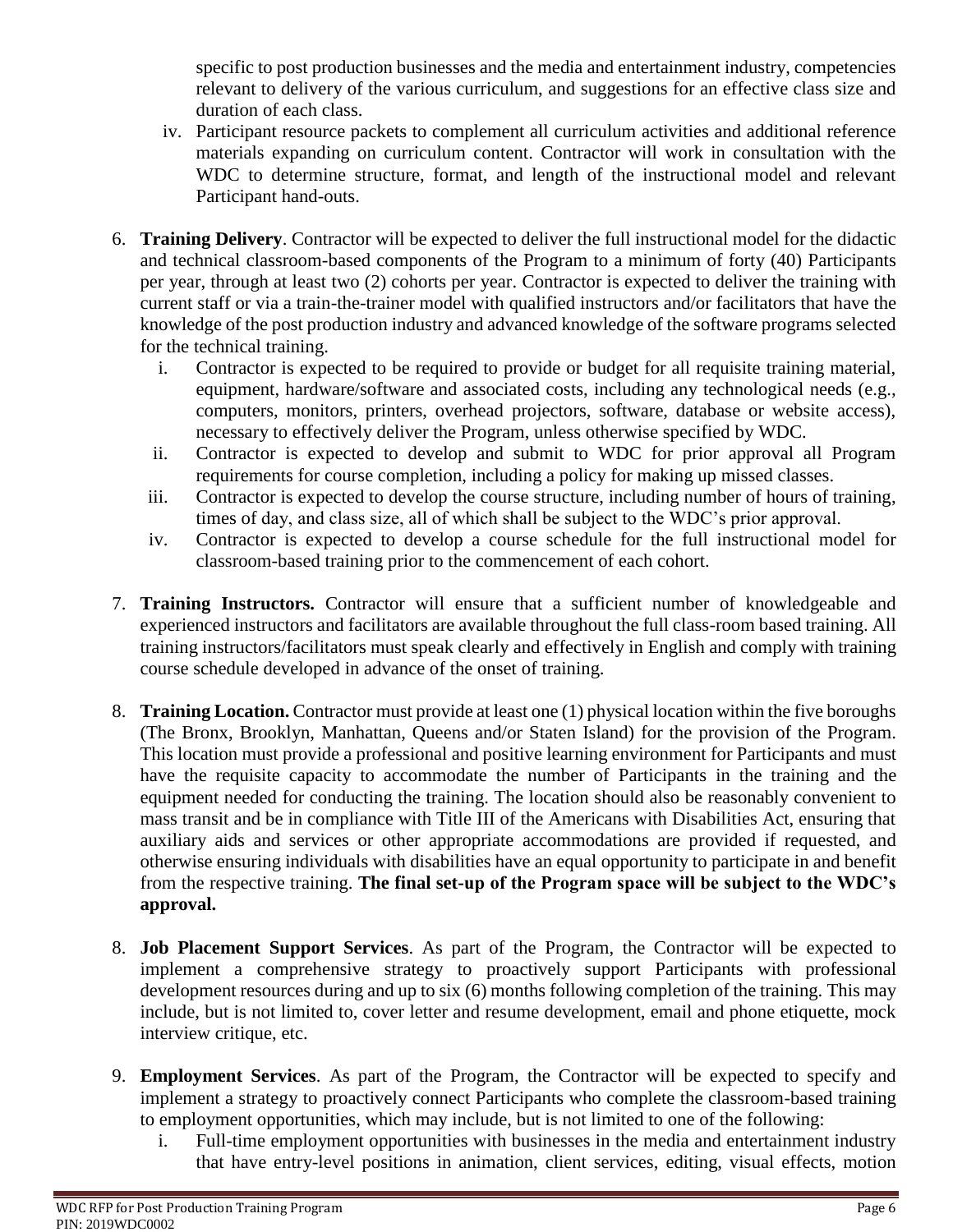graphics and post production assistants/coordinators or related industry positions in with NYC media and entertainment businesses.

ii. Integrate work-based learning in partnership with the WDC. Work-based learning will match Participants with customized, paid training in entry-level positions in post production in NYC's media and entertainment industry. WDC will provide an eighty-percent (80%) reimbursement for up to two hundred eighty (280) hours of full-time work at a Contractor procured business. Contractor will be responsible for business recruitment, relationship management and training management for the work-based learning component of the Program. WDC will support contract and reimbursement management for businesses participating in the work-based learning. Participants must be paid at a wage of no less than \$15/hour and in accordance with all applicable federal, New York State and New York City labor laws, rules and regulations.

# 10. **Administrative Requirements.** Contractor will be expected to:

- i. Cooperate with the WDC in meeting all administrative obligations identified in this solicitation and the resulting contract award;
- ii. Register all Participants prior to the start of training by using and submitting to the WDC a Customer Information Form (CIF) or another standard capture mechanism to be specified by the WDC.
- iii. Monitor, record and submit to the WDC an attendance log. The form and frequency of submission for tracking the attendance of each enrolled Participant during the Program shall be determined during contract negotiations.
- iv. Participate in conference calls every week or at a schedule specified by the WDC and a minimum of two (2) in-person meetings with the WDC and MOME (after the conclusion of each cohort at a time to be specified by the Contractor, WDC, and MOME) to review curriculum and Program success.
- v. Develop a WDC-approved method or set of evaluation metrics.
- vi. Undertake performance assessments of enrolled Participants that focus on Participant progress and skill attainment at the conclusion of training, based on said metrics.
- vii. Collect information, verify, and report data on each Participant's employment status and salary information following completion of the Program at intervals to be specified by the WDC, and collect feedback from employers on Participants performances based on key indicators to be developed in partnership with the WDC.
- viii. Maintain an administrative office during the Term of the resulting contract to meet all administration and management requirements required by this RFP and the resulting contract award.
- ix. Provide weekly progress updates on the above-referenced metrics and logs to the WDC.
- 11. **Reporting.** At the end of each cohort, the Contractor will be expected to produce a report on findings and Program success, including best practices, challenges, and recommendations for Program revision. At the end of the Program, Contractor will be responsible for producing a more comprehensive narrative report on findings and Program success to improve Program design and replication, with specific topics for inclusion to be determined by the WDC.

# **D. Licenses**

Any and all materials delivered under any contract that is entered into as a result of this solicitation (the "Work Product") are the exclusive property of WDC and the City. WDC and the City may use any Work Product prepared by the Contractor in any manner, for any purposes, and as often as WDC or the City may deem advisable, in whole, in part or in modified form, in all formats now known or hereafter to become known, without further employment of or additional compensation to the Contractor. The Contractor shall not use, transmit, display, publish or otherwise license such Work Product without the WDC's or the City's prior written consent. The Work Product shall be considered "work-made-for-hire" within the meaning and purview of Section 101 of the United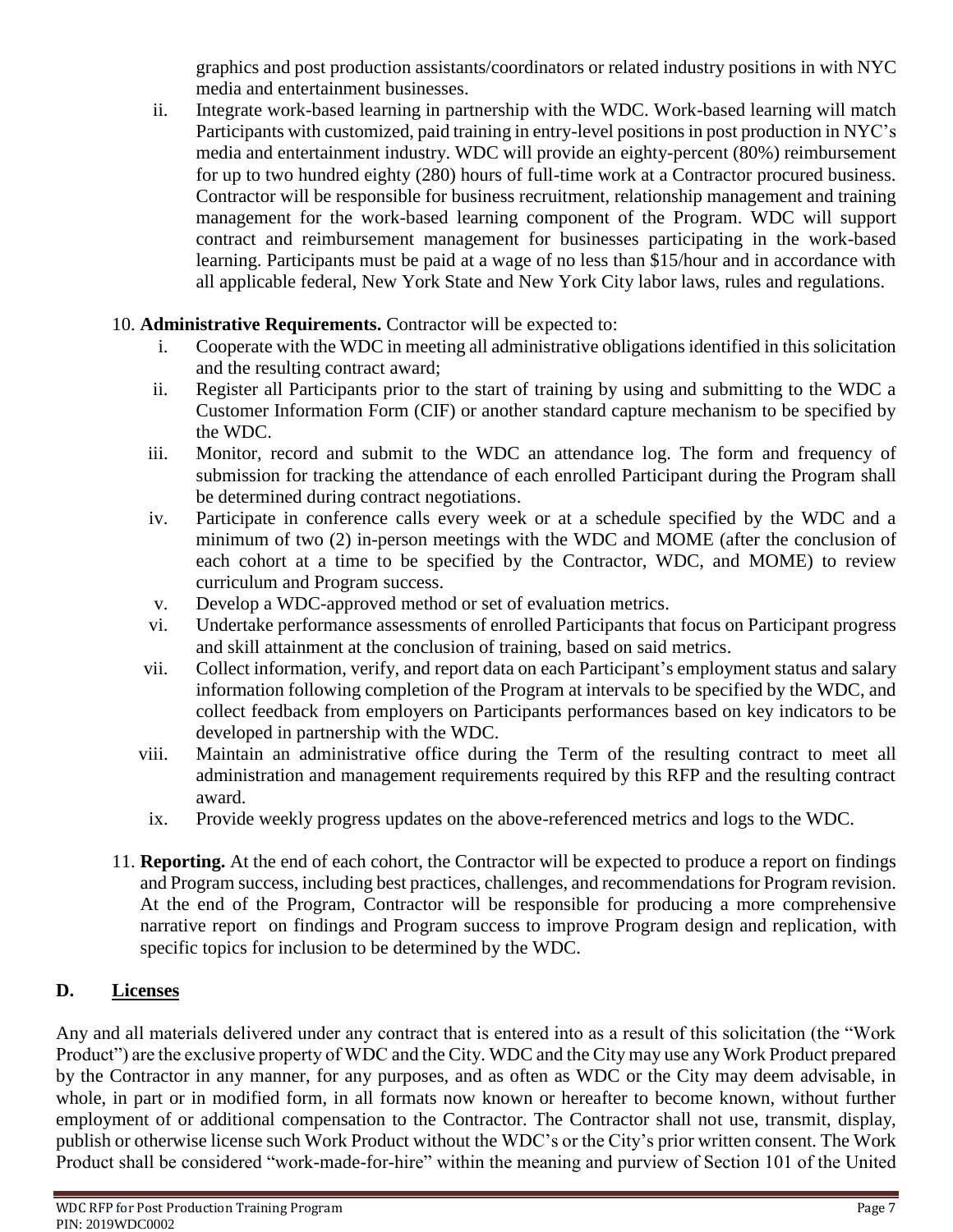States Copyright Act, 17 U.S.C. § 101, and the WDC and the City is the copyright owner thereof and of all aspects, elements and components thereof in which copyright protection might subsist. To the extent that the Work Product does not qualify as a "work-made-for-hire", the Contractor hereby irrevocably transfers, assigns and conveys exclusive copyright ownership in and to the Work Product to WDC and the City, free and clear of any liens, claims or other encumbrances. The Contractor shall retain no copyright or other intellectual property interest in the Work Product. The selected proposer will be required to provide the WDC and the City with a nonexclusive license in perpetuity to use any software required to perform any of the Contractor's services.

**Note:** This section of the solicitation does not include any materials created by the successful proposer or Contractor prior to entering into the agreement with the WDC. Note, however, that the winning proposer will be required to provide the WDC and the City an irrevocable, world-wide, royalty-free, non-exclusive, sub-licensable license to reproduce, translate, publish, use, make derivative works, distribute and dispose of any pre-existing reports, documents, data, photographs, deliverables, and/or other pre-existing materials delivered under any contract that is entered into as a result of this solicitation.

# **SECTION IV - FORMAT AND CONTENT OF THE PROPOSAL**

**Instructions:** Proposers should provide all information required in the format below. All proposals should be written using Times New Roman font style and a 12-point font size whether submitted electronically or by hard copy.

Proposals submitted in hard copy should be printed on both sides of portrait 8 ½" by 11" paper. The WDC requests that proposals submitted in hard copy be printed on paper with no less than 30% postconsumer material content, i.e., the minimum recovered fiber content level for reprographic papers recommended by the United States Environmental Protection WDC (for any changes to that standard please consult: [http://www.epa.gov/osw/conserve/tools/cpg/products/printing.htm\)](http://www.epa.gov/osw/conserve/tools/cpg/products/printing.htm). Pages should be paginated.

If submitted electronically, Program Proposal and Price proposal should be submitted in either PDF or Word format and attached to a single email (further delivery details are below).

**The proposal will be evaluated on the basis of its content, not length.** Failure to comply with any of these instructions will not make the proposal non-responsive.

# **A. Proposal Format**

## 1. **Proposal Cover Sheet (Attachment A)**

The Proposal Cover Sheet (Attachment A) transmits the proposer's Proposal Package to the WDC. It should be completed, signed and dated by an authorized representative of the proposer. If the proposal is being submitted by a joint venture, include a Proposal Cover Sheet for each entity that is a party to the joint venture.

## 2. **Program Proposal (Attachment B)**

The Program Proposal is a clear, concise narrative. **Describe in detail how the proposer will provide the work described in Section III of this RFP and demonstrate that the proposer's proposed approach will fulfill the WDC's goals and objectives.** 

The Program Proposal (Proposed Approach) description submitted by each proposer should **not exceed four (4) pages** in length. Specifically, proposals should address the following: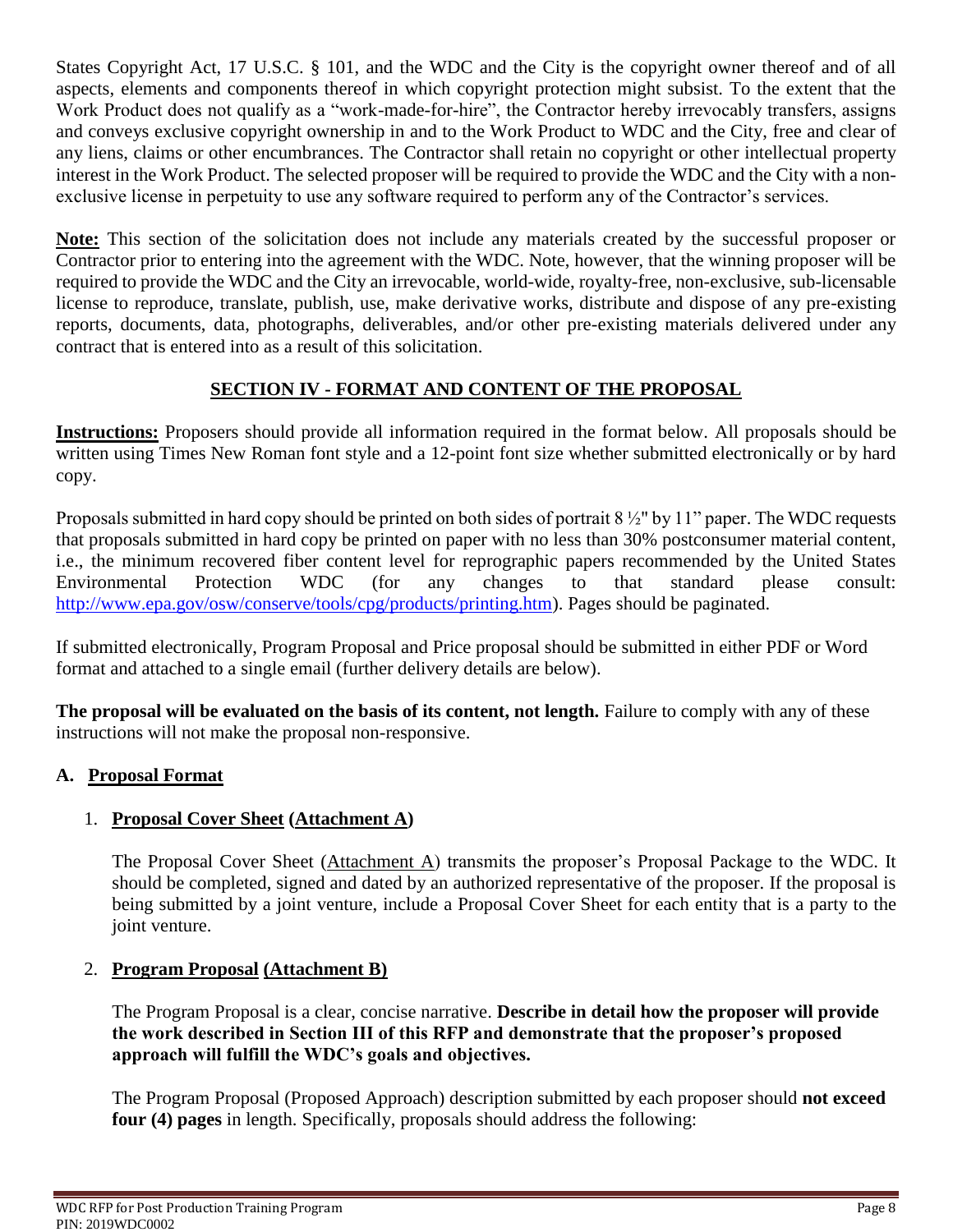### A. **Key parameters**

- i. Duration of training by cohort (# of weeks)
- ii. Number of Participants served
	- a. Number of cohorts
	- b. Number of Participants per cohort
- iii. Anticipated % of Participant graduates connected to employment in related occupations

## B. **Training model (Curriculum)**

- i. If the proposer plans to adopt their own pre-existing developed curriculum (or curricula) approach for this Program:
	- **1.** Attach the syllabus for the existing curriculum (or curricula) proposer plans to adopt; and
	- **2.** Describe how the proposer would adopt this curriculum (or curricula) for the Program. Be sure to call out any additions or changes the proposer would make to the curriculum or related elements in order to fulfill the WDC's goals and objectives for this Program.

## ii. **If the proposer plans to create a new curriculum for this Program:**

- **1.** Describe how the proposer would approach this process; and
- **2.** Attach a proposed syllabus for the Program.
- C. **Participant success.** Describe how proposer would support Participants through training and work proactively to help them succeed. Should include a plan for how proposer would:
	- i. Conduct assessments frequently and provide targeted support
	- ii. Provide support as needed for Participants beyond classroom hours, including supportive wrap around services if appropriate and
	- iii. Cultivate a supportive community through cohorts
- D. **Business development and job connection plan**. Describe how proposer would proactively connect Participants with full-time job-placement or work-based learning opportunities for training Participants including:
	- i. Targeted employers (note existing relationships and new targets);
	- ii. Approach to engaging new employers;
	- iii. How proposer would work with Participants to understand their strength and interests, and use this information to proactively connect them with appropriate opportunities; and
	- iv. Monitoring process to track Participant's employment status and salary attainment for six months following graduation from the Program.
- E. **Recruitment and screening.** Describe how proposer would recruit and screen candidates, including prerequisite skills or competencies required for the training, and any relevant aptitude tests. Approach should include:
	- i. Industry-informed screening that includes non-technical skills and
	- ii. Expanding student pool through community-based recruitment partners
- F. **Proposed training delivery**. Describe the following:
	- i. Training schedule, including frequency (e.g. number of days per week, weekday/weekend breakdown, and total number of training sessions) and the time of day when training is to be provided, the number of hours of instruction per training, and duration of any workplace component (including, for example, work on active client projects or internships); and
	- ii. Staffing plan (include instructors, additional technical staff, and non-technical staff).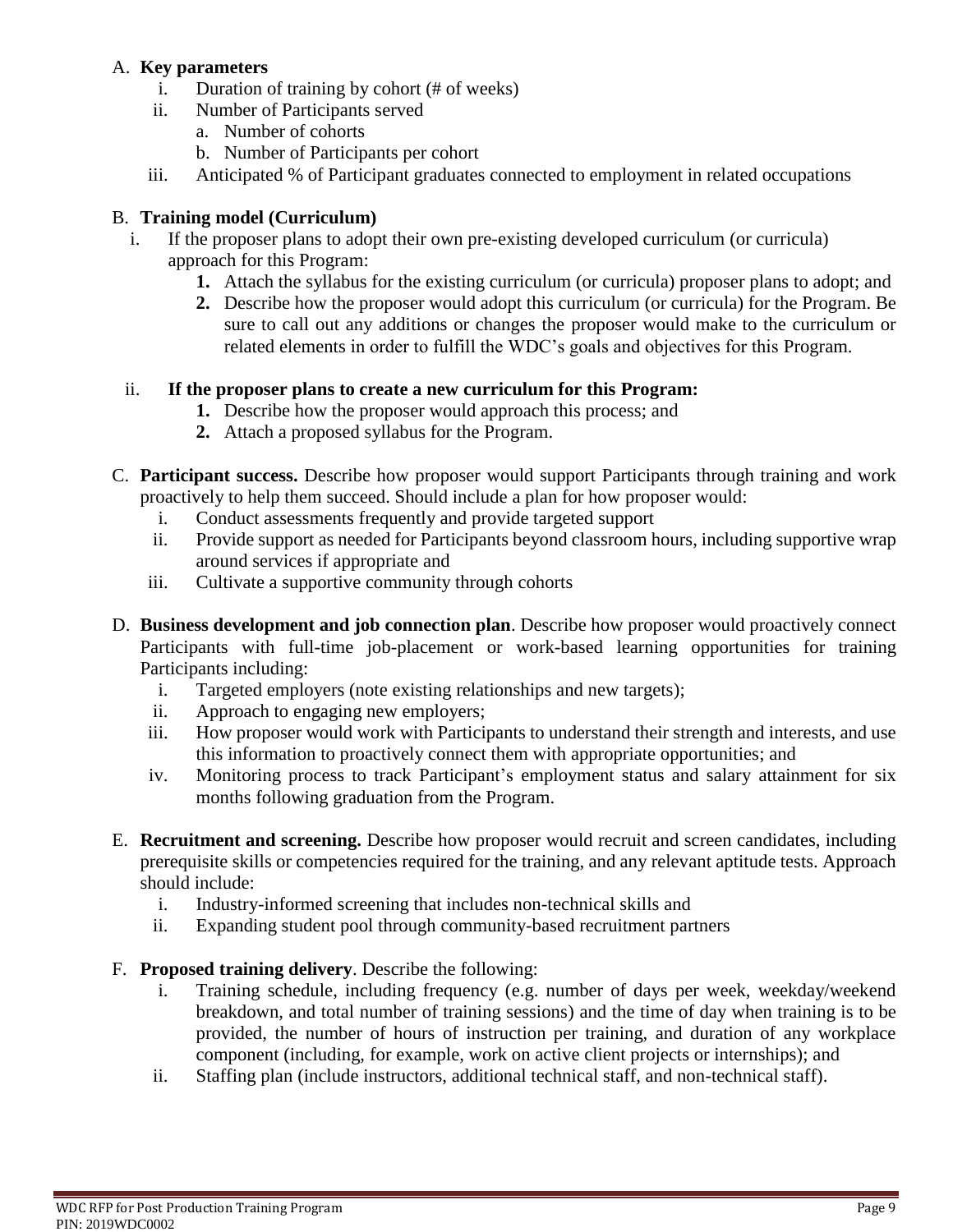## 3. **Experience and Organizational Capacity (Attachment C)**

Proposers should utilize Attachment C to demonstrate how and why they are qualified to carry out the training they propose. Proposers should include the following information:

- A. **Overview:** Short (1-2 paragraph) overview describing why the proposer is qualified to carry out the proposed training.
- B. **Experience and outcomes:** Information about the relevant experience that makes proposer qualified to carry out this training and indicate whether outcomes have been verified by a third party. If so, provide documentation. If not, describe how outcomes are verified.
- C. **Organizational Capacity:** Demonstrate the Proposer's organizational, technical, managerial and financial capacity to provide the work described in Section III. Specifically, proposals should address the following:
	- i. Demonstrate the proposer has sufficient resources, including financial and human resources, to begin the Program by the expected contract start date. Demonstrate the proposer has sufficient resources, including financial and human resources, to cover costs between each reimbursement payment. **Note:** Reimbursements occur on a 30-60-day period.
	- ii. Demonstrate the proposer's experience in developing similar programs in NYC or a similar city. In particular, please provide an overview of the Proposer's experience (and current capacity given expertise of instructional and administrative staff) to develop trainings focused on adult learners and their specific needs.
- iii. Demonstrate the ability to tap into the network of employers in NYC to connect Participants to jobs. Include proposed examples of 3-5 employers the proposer would engage in this process.

## D. In addition:

- i. Attach a chart showing where, or an explanation of how, the proposed services will fit into the proposer's organization.
- ii. Attach a copy of the proposer's latest audit report or certified financial statement, or a statement as to why no report or statement is available.
- iii. Attach proof that the business has been in operation for at least one (1) year.

**Note:** Where applicable, proposers should complete annexed Attachment C to respond to the areas identified above relating to "Experience" and "Organizational Capability." Proposers should attach additional sheets, as applicable, to submit their responses to the WDC if there is insufficient space or if a particular area does not appear on Attachment C.

## 4. **Price Proposal (Attachment D)**

For the purposes of comparison, proposers are required to complete and submit the Price Proposal Attachment (Attachment D). However, proposers are also encouraged to propose innovative payment structures. The WDC reserves the right to select any payment structure that is in the WDC's best interest.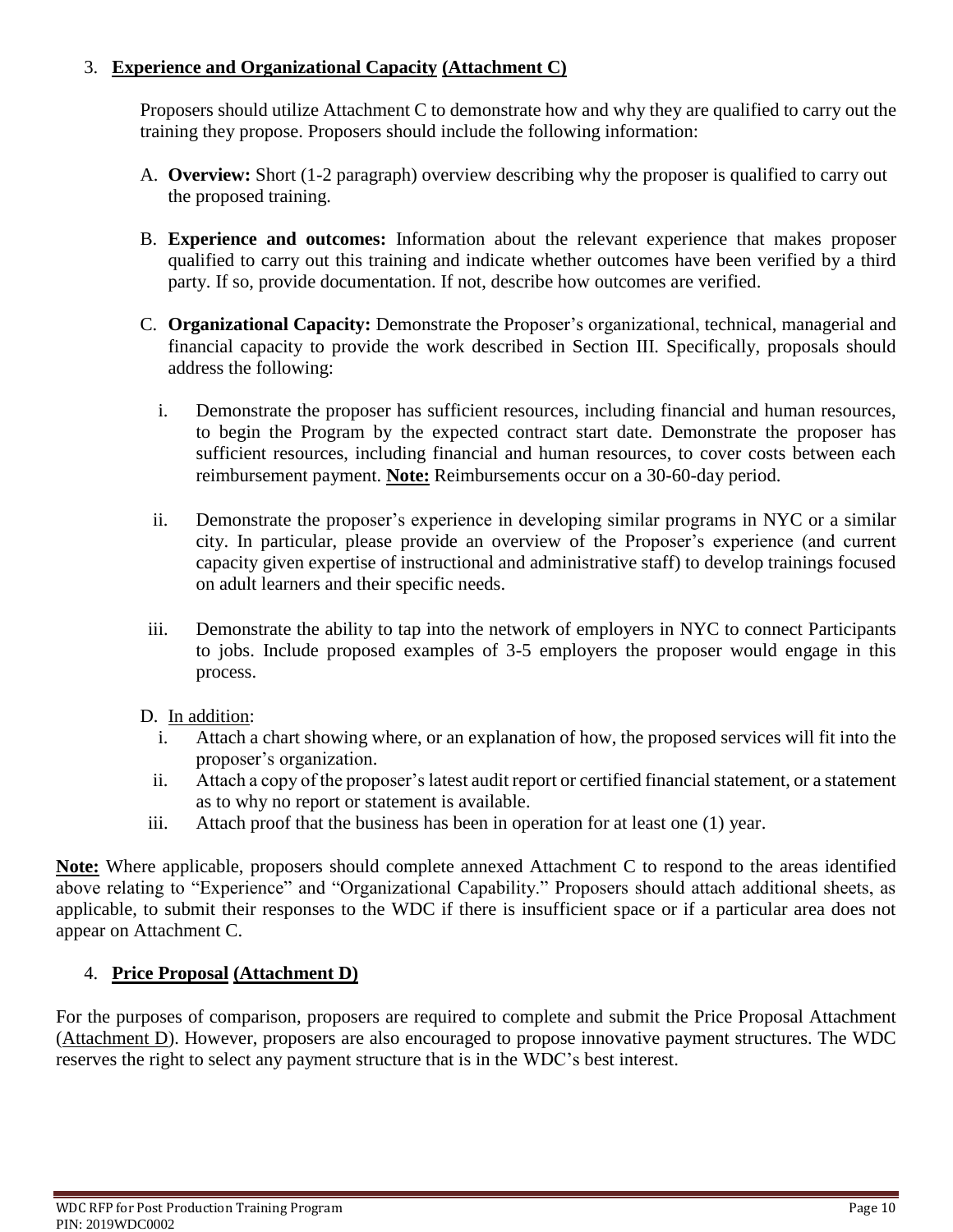## 5. **Project Timeline**

Proposers should provide a schedule for completion of the deliverables and/or services required by the contract resulting from this solicitation, including identification of key dates, deadlines or timeframes for research service completion and/or submission of deliverables.

### **Anticipated Contract Start Date: November 5, 2018**

**Note:** The Contractor must be able to begin immediately upon receipt of a written notice to proceed from WDC**.**

#### 6. **Acknowledgment of Addenda (Attachment E)**

The Acknowledgment of Addenda Form (Attachment E) serves as the proposer's acknowledgment of the receipt of addenda to this RFP which may have been issued by the WDC prior to the Proposal Due Date and Time, as set forth in Section I(B), above. The proposer should complete this form as instructed on the form.

### **B. Proposal Package Contents ("Checklist")**

The Proposal Package should contain the following materials. Proposers should utilize this section as a "checklist" to assure completeness prior to submitting their proposal to the WDC.

### **IF SUBMITTED IN HARD COPY:**

- 1. A sealed inner envelope labeled "Program Proposal," containing one (1) original and two (2) duplicates of the documents listed below and in the following order:
	- □ Proposal Cover Sheet (Attachment A)
	- □ Program Proposal (Attachment B)
	- $\Box$  Experience and organizational capability:
		- $\Box$  Experience and Organizational Capability Proposer Response Form (Attachment C)
		- □ Organizational Chart
		- $\Box$  Proof of Business of doing business for at least one year
		- □ Audit Report or Certified Financial Statement or a statement as to why no report or statement is available
	- □ Project Timeline
	- $\Box$  Acknowledgment of Addenda Form (Attachment E)
- 2. A separate sealed inner envelope labeled "Price Proposal" containing **one (1) original** and **two (2) duplicates** of the Price Proposal Form.
	- □ Price Proposal Form (Attachment D)
- 3. A separate sealed outer envelope, enclosing the all of the above-referenced sealed inner envelopes. The sealed outer envelope should have **two (2) labels** containing:
	- $\Box$  The proposer's name and address, the Title and PIN of this RFP and the name and telephone number of the proposer's contact person
	- $\Box$  The name, title and address of the Authorized WDC Contact Person

### **IF SUBMITTED ELECTRONICALLY**

- 1. One PDF or Word document labeled "Program Proposal [Proposer Organization Name]"
	- □ Proposal Cover Sheet (Attachment A)
	- □ Program Proposal (Attachment B)
	- $\Box$  Experience and organizational capability:
		- $\Box$  Experience and Organizational Capability Proposer Response Form (Attachment C)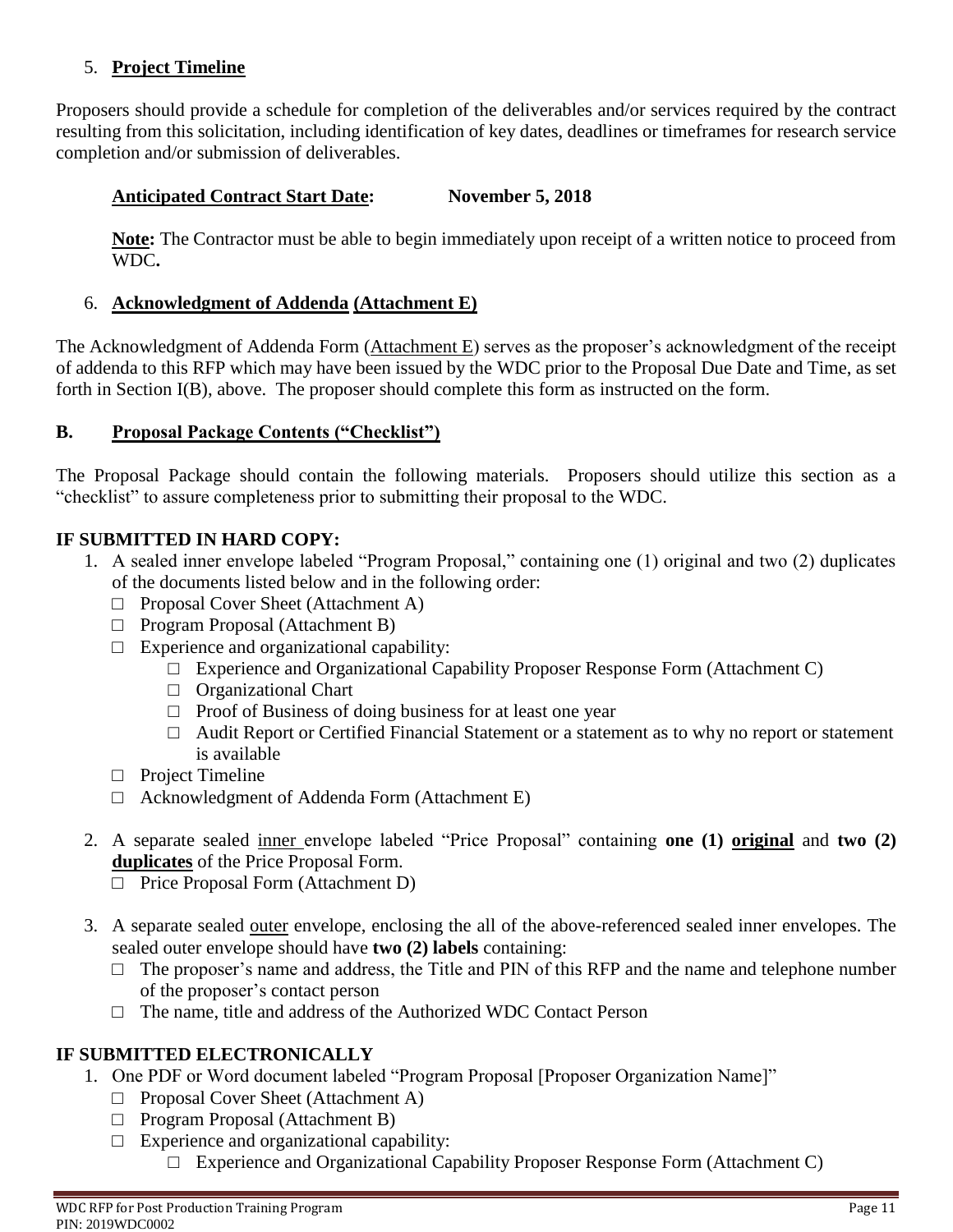- □ Organizational Chart
- $\Box$  Proof of Business of doing business for at least one year
- □ Audit Report or Certified Financial Statement or a statement as to why no report or statement is available
- □ Project Timeline
- $\Box$  Acknowledgment of Addenda Form (Attachment E)
- 2. A separate PDF or Word document labeled "Price Proposal [Proposer Organization Name]"
	- □ Price Proposal Form (Attachment D)
- 3. One email with previous two files attached, which includes:
	- $\Box$  A subject line with the following format: Title of RFP, RFP PIN #
	- $\Box$  A message in the body of the email noting the proposer's name and address, the Title and PIN of this RFP and the name and telephone number of the proposer's contact person.
	- □ **[CDennis@sbs.nyc.gov](mailto:CDennis@sbs.nyc.gov)** in the recipient ("To") field, and **[creel@sbs.nyc.go](mailto:creel@sbs.nyc.gov)**v in the "cc" field

# **SECTION V - PROPOSAL EVALUATION AND CONTRACT AWARD PROCEDURES**

### **A. Evaluation Procedures**

All proposals accepted by the WDC will be reviewed to determine whether they are responsive or nonresponsive to the requisites of this RFP. Proposals that are determined by the WDC to be non-responsive will be rejected. The WDC's Evaluation Committee will evaluate and rate all remaining proposals based on the Evaluation Criteria prescribed below. The WDC reserves the right to conduct site visits and/or interviews and/or to request that proposers make presentations and/or demonstrations, as the WDC deems applicable and appropriate. Although discussions may be conducted with proposers submitting acceptable proposals, the WDC reserves the right to award the contract on the basis of initial proposals received, without discussions; therefore, the proposer's initial proposal should contain its best programmatic and price terms.

### **B. Evaluation Criteria**

#### **Award will be made to the proposer with the highest overall score. The criteria for evaluation and weight assigned to each are set forth below.**

| * Demonstrated quantity and quality of successful relevant experience. | 40% |
|------------------------------------------------------------------------|-----|
| * Demonstrated level of organizational capability.                     | 30% |
| * Quality of proposed approach.                                        | 30% |

The WDC may, in its sole discretion, determine that it is in the WDC's best interests not to make an award.

**C. Basis for Contract Award.** A contract will be awarded to the responsible proposer whose proposal is determined to be the most advantageous to the WDC, taking into consideration the price and such other factors or criteria which are set forth in this RFP. Contract award shall be subject to the timely completion of contract negotiations between the WDC and the selected proposer $(s)$ . The WDC shall rank proposers by technical merit, and the price proposal of ONLY the highest technically ranked firms will be opened and reviewed by the WDC to determine whether such price proposal(s) is responsive. The WDC may request best and final offers (BAFOs) and will then consider price by negotiating a fair and reasonable price with the highest technically ranked proposer(s). In the event that such a fee is not successfully negotiated, the WDC may conclude such negotiations, and enter into negotiations with the next highest technically ranked proposer, as necessary.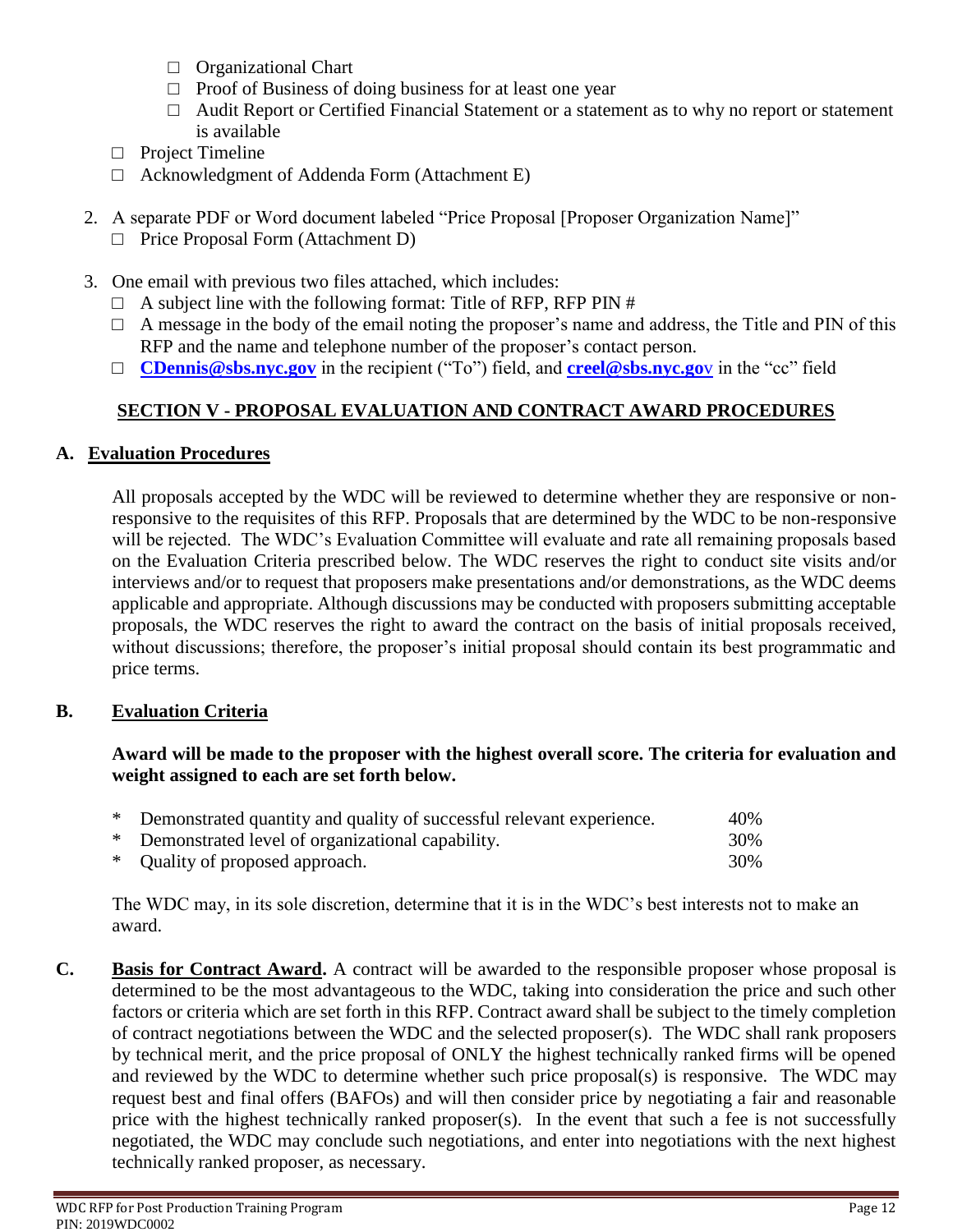- **D. Confidential, Proprietary Information or Trade Secrets.** Proposers should give specific attention to the identification of those portions of their proposals that they deem to be confidential, proprietary information or trade secrets and provide any justification of why such materials, upon request, should not be disclosed by the City. Such information must be easily separable from the non-confidential sections of the proposal. All information not so identified may be disclosed by the City.
- **E. RFP Postponement/Cancellation.** The WDC reserves the right to postpone or cancel this RFP, in whole or in part, and to reject all proposals.
- **F.** Proposer Costs. Proposers will not be reimbursed for any costs incurred to prepare proposals.
- **G. Applicable Laws.** This RFP and the resulting contract award, if any, unless otherwise stated, are subject to all applicable provisions of the New York State Law, the New York City Charter and Administrative Code, the Rules of the City of New York. In addition, contract award is subject to applicable provisions of federal, state and local laws and executive orders, including those requiring affirmative action and equal employment opportunity.
- **H. General Contract Provisions.** Contracts shall be subject to WDC's general contract provisions, in substantially the form that they appear in "Appendix A— General Provisions Governing WDC Contracts for Consultants, Professional, Technical, Human, and Client Services" or, if the WDC utilizes other than the formal Appendix A, in substantially the form that they appear in the WDC's general contract provisions. Copies of the applicable documents are available through the Authorized WDC Contact Person.
- **I.** Prices Irrevocable. Prices proposed by the proposer shall be irrevocable until contract award, unless the proposal is withdrawn. Proposals may only be withdrawn by submitting a written request to the WDC prior to contract award. This shall not limit the discretion of the WDC to request proposers to revise proposed prices through the submission of best and final offers and/or the conduct of negotiations.

## **SECTION VI – ATTACHMENTS**

Attachment A – Proposal Cover Sheet

- Attachment B Program Proposal
- Attachment C Experience and Organizational Capability Proposer Response Form
- Attachment D Price Proposal Form
- Attachment E Acknowledgment of Addenda

Appendix A **–** General Provisions Governing WDC Contracts for Consultants, Professional, Technical, Human, and Client Services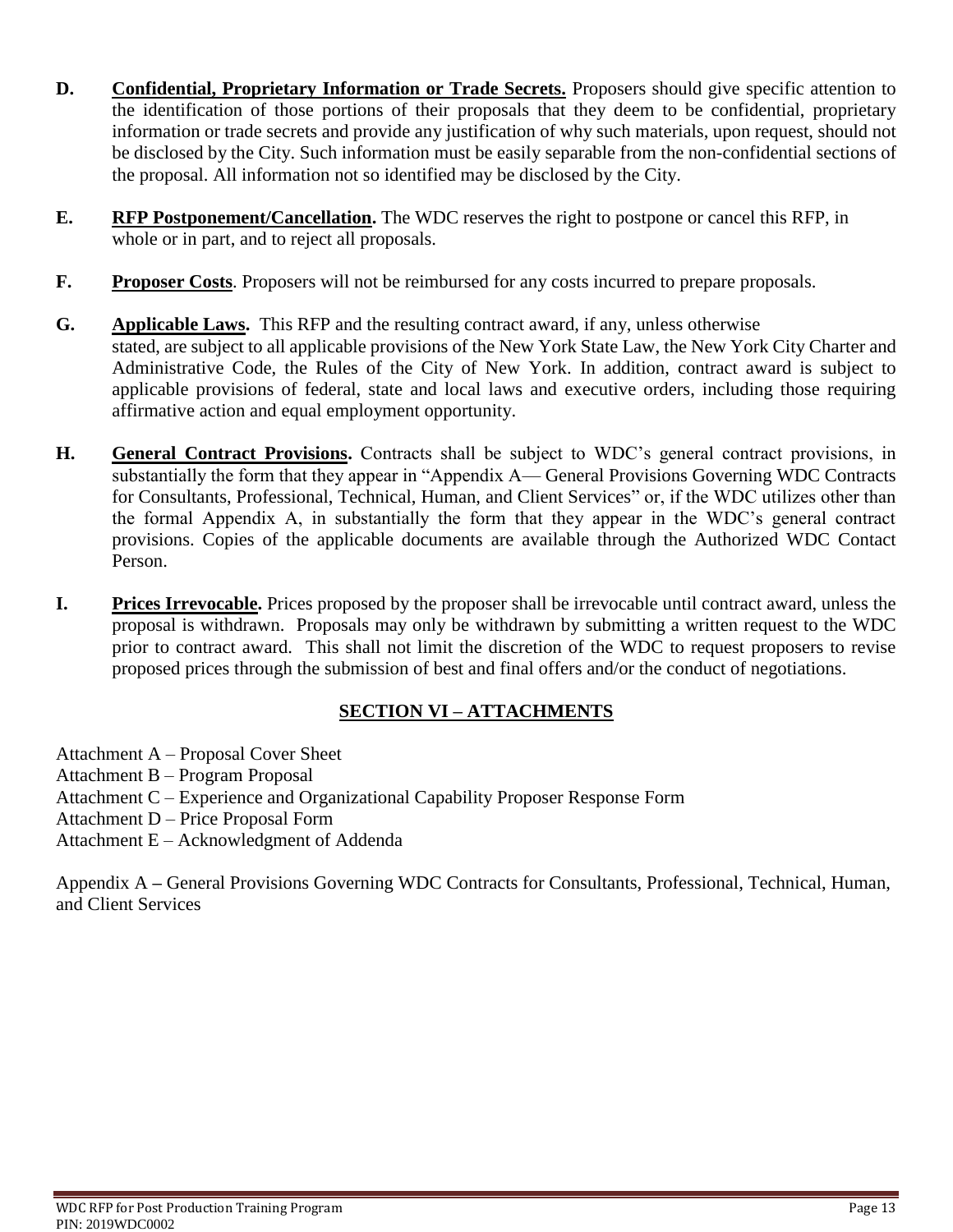### **ATTACHMENT A**

## **PROPOSAL COVER SHEET**

# **RFP TITLE: Post Production Training Program**

### **PIN: 2019WDC0002**

| Proposer:                                                                                                                                                                                                                |
|--------------------------------------------------------------------------------------------------------------------------------------------------------------------------------------------------------------------------|
|                                                                                                                                                                                                                          |
|                                                                                                                                                                                                                          |
|                                                                                                                                                                                                                          |
|                                                                                                                                                                                                                          |
| <b>Tax Identification #:</b>                                                                                                                                                                                             |
|                                                                                                                                                                                                                          |
|                                                                                                                                                                                                                          |
| <b>Proposer's Contact Person:</b>                                                                                                                                                                                        |
|                                                                                                                                                                                                                          |
|                                                                                                                                                                                                                          |
| Telephone #:                                                                                                                                                                                                             |
| <b>Email Address:</b>                                                                                                                                                                                                    |
|                                                                                                                                                                                                                          |
| <b>Proposer's Authorized Representative:</b>                                                                                                                                                                             |
|                                                                                                                                                                                                                          |
|                                                                                                                                                                                                                          |
|                                                                                                                                                                                                                          |
| Date:                                                                                                                                                                                                                    |
| If submitted in hard copy, is the response printed on both sides, on recycled paper containing the<br>minimum percentage of recovered fiber content as requested by the WDC in the instructions to this<br>solicitation? |

**12** Yes **No**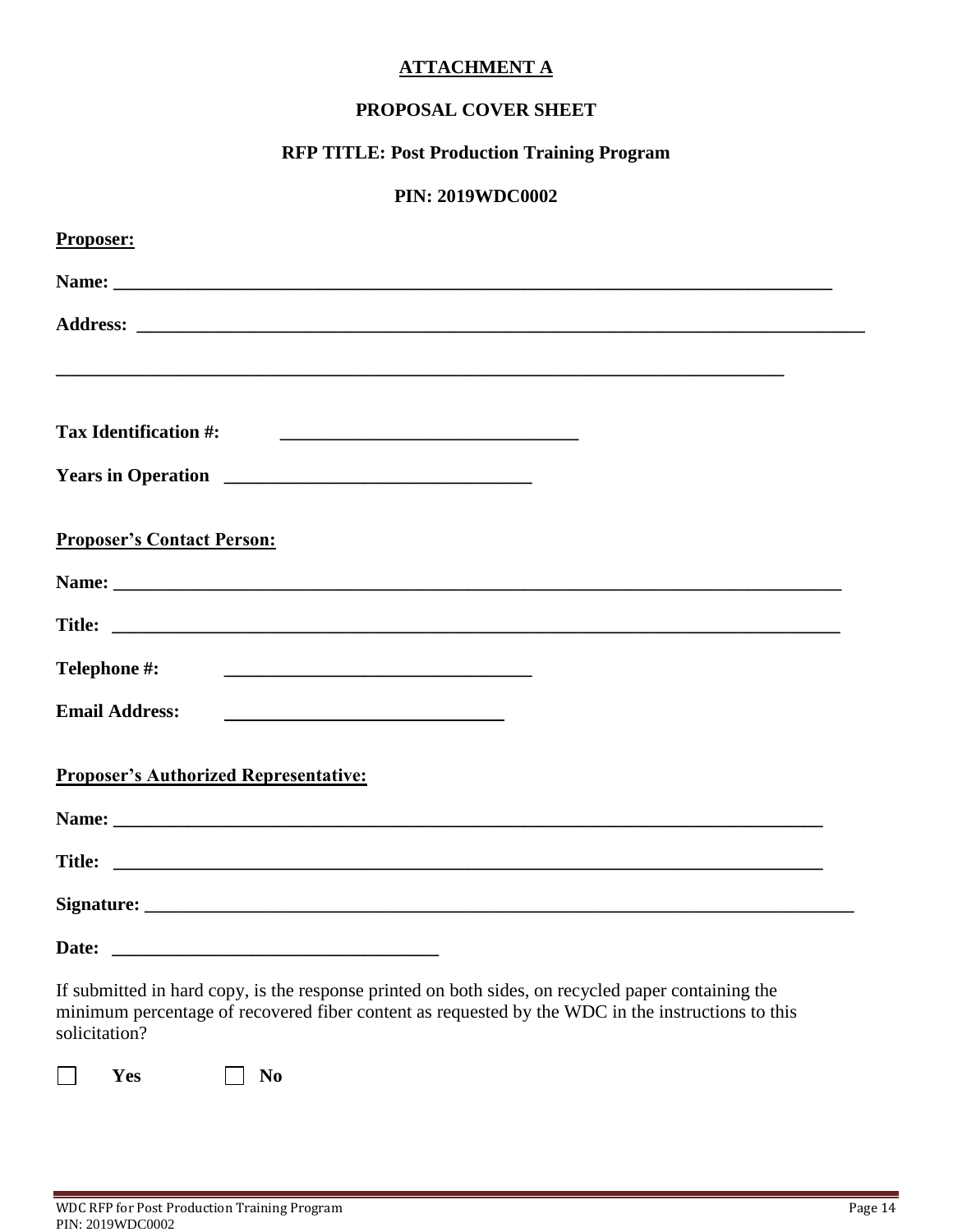## **ATTACHMENT B**

## **PROGRAM PROPOSAL (PROPOSED APPROACH)**

#### **RFP TITLE: Post Production Training Program PIN: 2019WDC0002**

The Program Proposal (Proposed Approach) is a clear, concise narrative. Refer to Section IV (Program Proposal) for guidance about what should be included in this section.

Describe in detail how the proposer will provide the work described in Section III of this RFP and demonstrate that the proposer's proposed approach will fulfill the WDC's goals and objectives.

The "Proposed Approach" description submitted by each proposer should **not exceed four (4) pages** in length.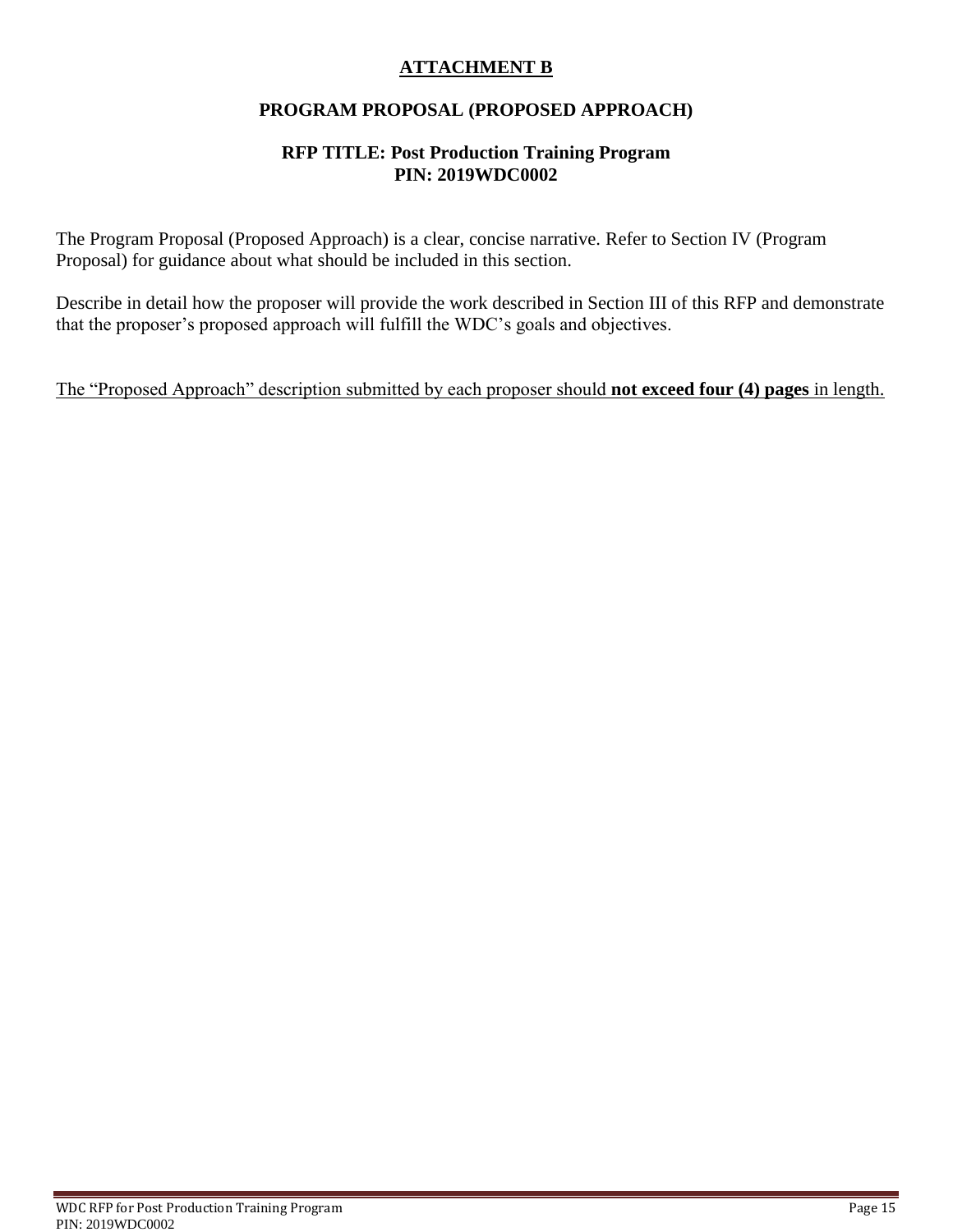### **ATTACHMENT C**

### **EXPERIENCE AND ORGANIZATIONAL CAPABILITY PROPOSER RESPONSE FORM**

#### **RFP TITLE: Post Production Training Program PIN: 2019WDC0002**

**Proposers should provide the information requested in the tables below regarding their Experience and Organizational Capability. Proposers may attach additional pages if necessary.** 

#### **OVERALL**

**Describe why the proposer is qualified to carry out the proposed training. (1-2 paragraphs.)**

#### **LICENSING/ACCREDITATION**

Is your organization licensed by New York State Bureau of Proprietary School Supervision or been awarded candidacy status by the New York State Bureau of Proprietary School Supervision, or is otherwise exempt?

**YES \_\_\_\_\_ NO \_\_\_\_\_\_**

If **YES**, has the organization applied for inclusion on the ETPL for the training program being proposed herein, or is otherwise exempt?

**YES \_\_\_\_\_ NO \_\_\_\_\_\_**

If **NO**, is the organization an institution for higher learning compliant with New York State Education Law to administer the training program in the State of New York?

**YES \_\_\_\_\_ NO \_\_\_\_\_\_**

#### **EXPERIENCE**

#### **Overview of relevant experience and outcomes.**

Feel free to add additional rows or space if need.

| Program<br><b>Name</b> | <b>Location</b> | When<br>program<br>began | Number of<br>students<br>completed to<br>date | <b>Targeted job</b><br>outcomes:<br><b>Titles and</b><br>salary | Did<br><b>Proposer</b><br>develop the<br>curriculum<br>for this<br>training?<br>(Yes/No) | Link to<br>curriculum |
|------------------------|-----------------|--------------------------|-----------------------------------------------|-----------------------------------------------------------------|------------------------------------------------------------------------------------------|-----------------------|
|                        |                 |                          |                                               |                                                                 |                                                                                          |                       |
|                        |                 |                          |                                               |                                                                 |                                                                                          |                       |
|                        |                 |                          |                                               |                                                                 |                                                                                          |                       |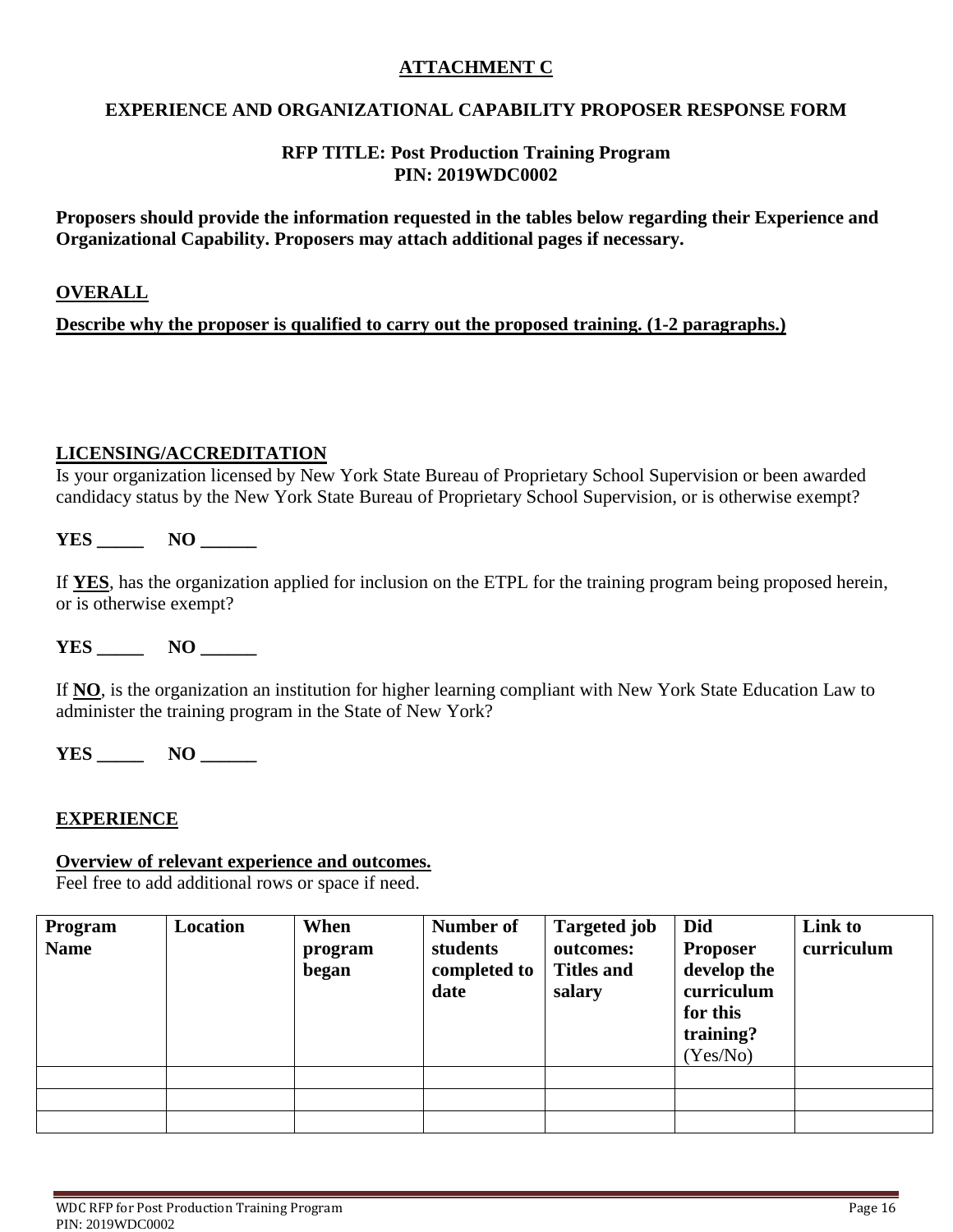| Program<br>Name (same<br>$program(s)$ as<br>above) | Number of students who |                       | Number of students who obtained full-time<br>jobs related to their training, at or above a<br>market-average salary, within the following<br>months of training ending*: |  |  |
|----------------------------------------------------|------------------------|-----------------------|--------------------------------------------------------------------------------------------------------------------------------------------------------------------------|--|--|
|                                                    | Began training         | Completed<br>training |                                                                                                                                                                          |  |  |
|                                                    |                        |                       |                                                                                                                                                                          |  |  |
|                                                    |                        |                       |                                                                                                                                                                          |  |  |

### **\*Please provide information about:**

- A. How closely related to training a job needs to be to count as a placement (for example, whether data analyst training graduates working in product management are counted).
- B. Whether any of these jobs were short-term contracts, internships, or other opportunities that lasted less than three (3) months.
- C. Indicate whether outcomes have been verified by a third party. If so, provide documentation showing this has been done. If not, describe how outcomes are verified.
- D. Feel free to provide additional context as needed.

## **ORGANIZATIONAL CAPACITY**

**Demonstrate the proposer has sufficient resources, including financial and human resources, to begin the Program by the expected contract start date.** Demonstrate the proposer has sufficient resources, including financial and human resources, to cover costs between each reimbursement payment. **Note:** Reimbursements occur on a 30-60-day period.

| $\vert$ Current # of Full-Time Employees (FTE) |  |
|------------------------------------------------|--|
| Current available resources for program        |  |
| all launch and coverage (\$ Amt)               |  |

**Please describe in 1-2 paragraphs, the proposer's experience delivering similar training in NYC or another city (please specify which)**

**Please describe in 1-2 paragraphs, proposer's experience (and current capacity given expertise of instructional and administrative staff) to develop trainings focused on adult learners and their specific needs.**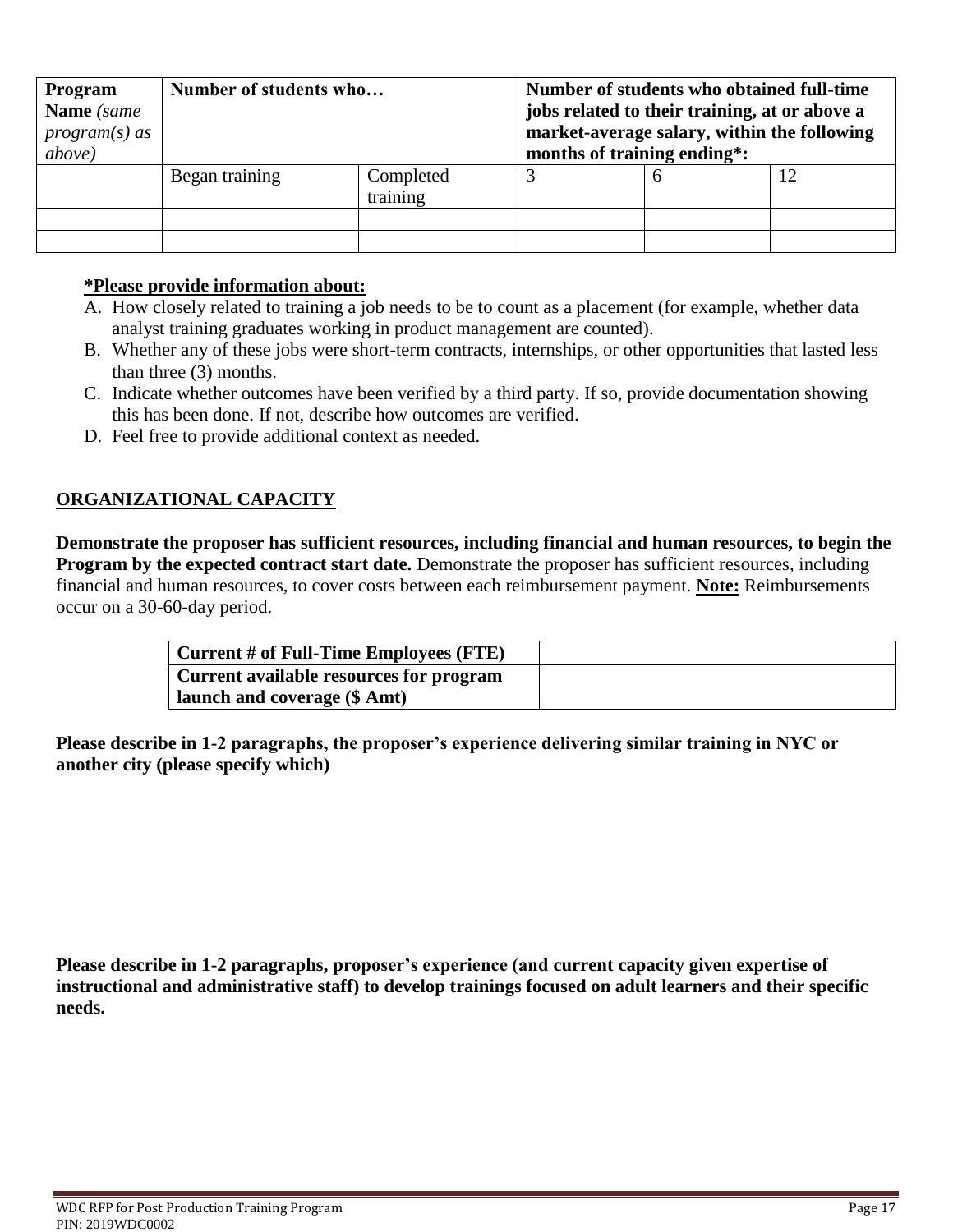**Please demonstrate proposer's ability to tap into the network of employers in NYC to connect Participants to jobs**. **Include proposed examples of 3-5 employers in NYC the proposer would engage in this process.**

In addition:

- i. Attach a chart showing where, or an explanation of how, the proposed services will fit into the proposer's organization.
- ii. Attach a copy of the proposer's latest audit report or certified financial statement, or a statement as to why no report or statement is available.
- iii. Attach proof that the business has been in operation for at least one (1) year.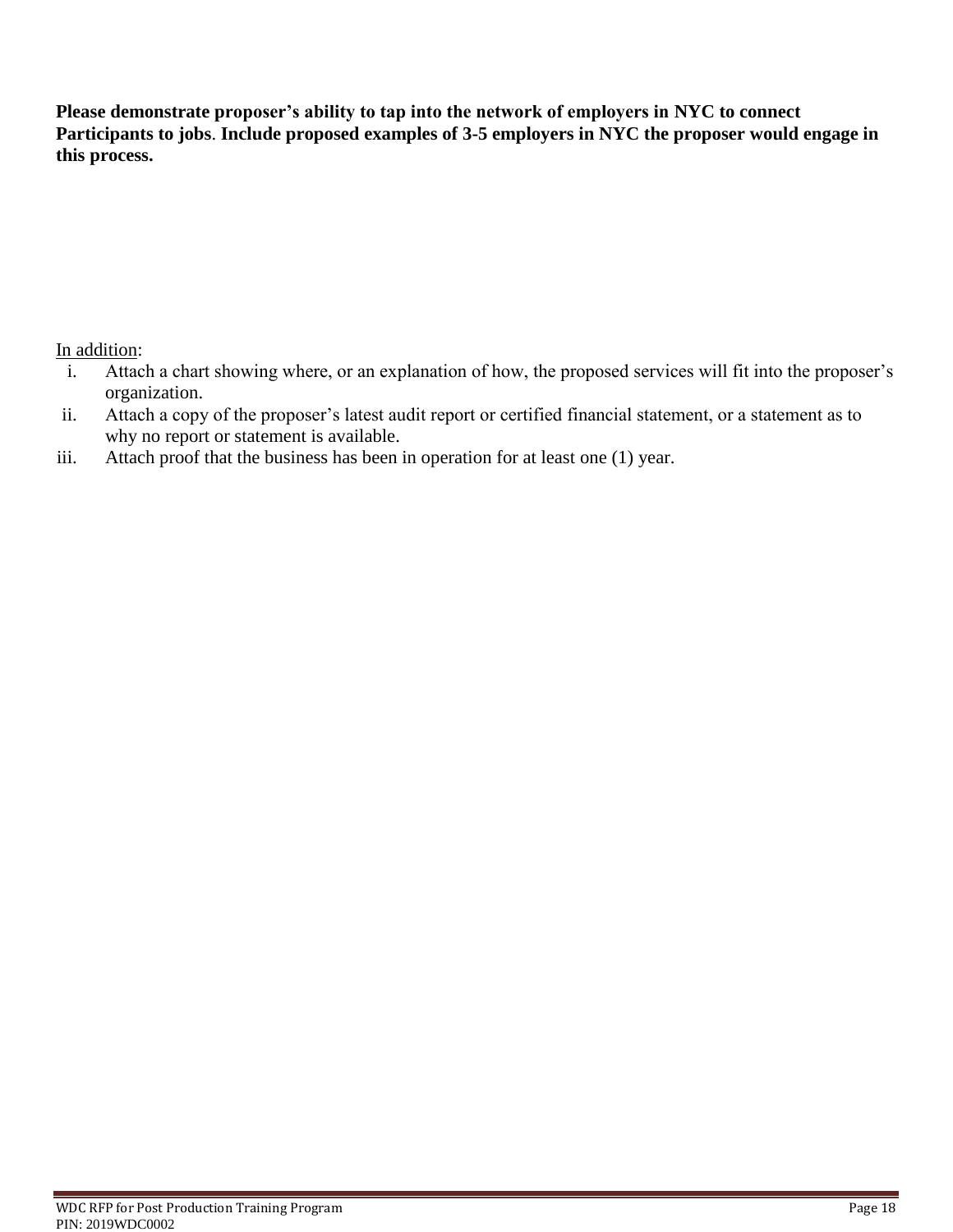#### **ATTACHMENT D**

### **PRICE PROPOSAL FORM**

#### **RFP TITLE: Post Production Training Program PIN: 2019WDC0002**

**TOTAL PRICE:** \$ \_\_\_\_\_\_\_\_\_\_\_\_\_\_\_ **TOTAL PRICE IN WORDS: TOTAL COST PER PARTICIPANT:** \$ **TOTAL NUMBER OF PARTICIPANTS PLACED INTO JOBS: KEY METRIC** % of Total Budget Tied to Outcomes\*: \_\_\_\_\_\_\_\_\_\_\_\_\_\_%  $\overline{a}$ **Printed Name of Proposer Signature of Proposer** 

## PLEASE COMPLETE ITEMIZED BUDGET ON NEXT PAGE

Please Note: In case of discrepancies between the price in words and the price in figures, the price in words will be considered the price.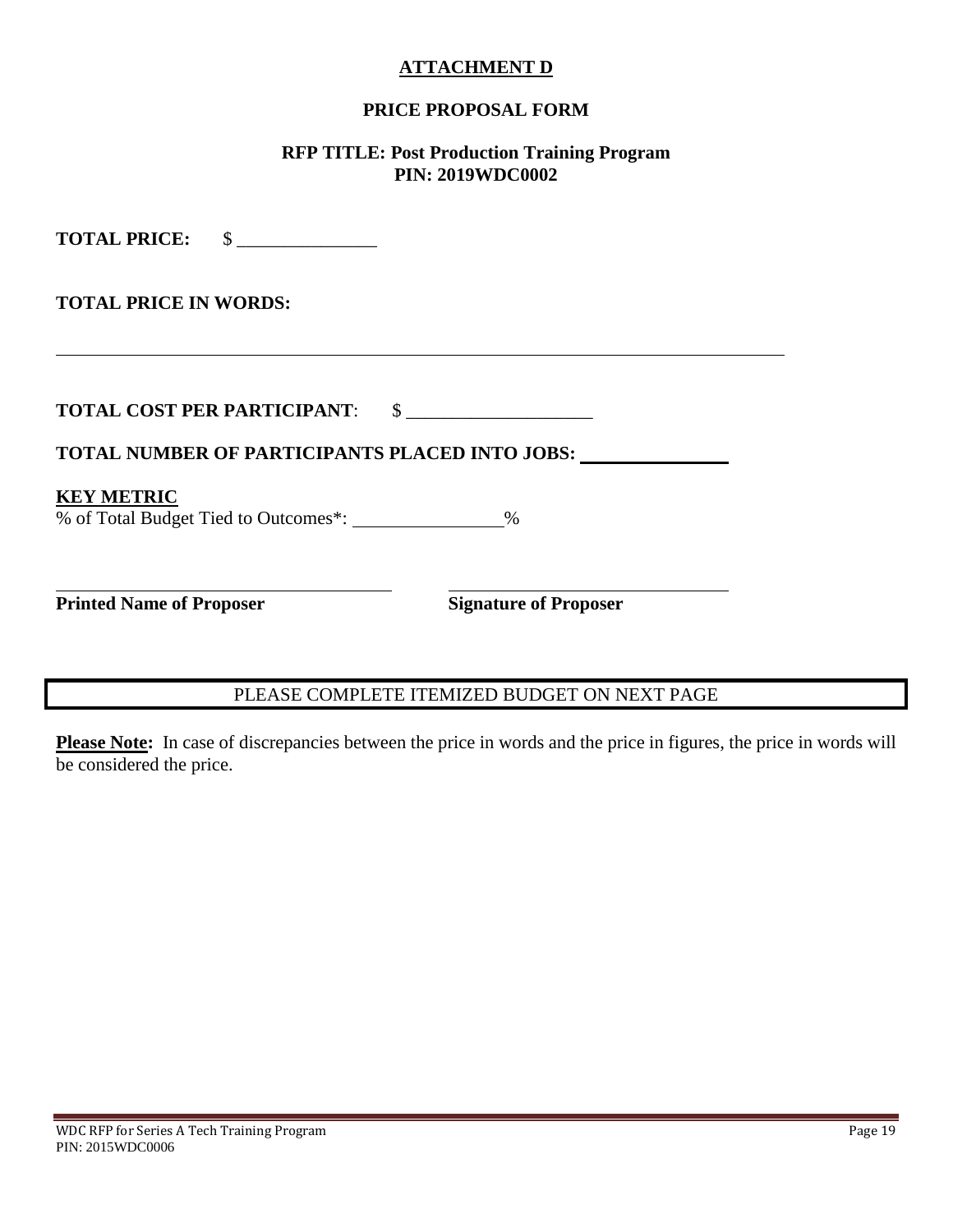## **ATTACHMENT D (***Continued***)**

## **PROPOSER'S ITEMIZED PRICE PROPOSAL**

## **RFP TITLE: Post Production Training Program**

#### **PIN #: 2019WDC0002**

**Personnel Services:** Please provide a line-by-line price proposal of Personnel Services (PS) costs in the table below.

 **Note:** The format below is for reference only. Please add lines as needed.

| # of<br><b>Staff</b> | <b>Job Title</b>             | Name of<br><b>Employee(s)</b> | Wage/Hr<br><b>Or</b><br>Salary/Yr | <b>Hours</b> | $%$ of<br>Time* | Cost to<br><b>Contract</b> |
|----------------------|------------------------------|-------------------------------|-----------------------------------|--------------|-----------------|----------------------------|
|                      |                              |                               |                                   |              |                 |                            |
|                      |                              |                               |                                   |              |                 |                            |
|                      |                              |                               |                                   |              |                 |                            |
|                      |                              |                               |                                   |              |                 |                            |
|                      |                              |                               |                                   |              |                 |                            |
|                      |                              |                               |                                   |              |                 |                            |
|                      |                              |                               |                                   |              |                 |                            |
|                      |                              |                               |                                   |              |                 |                            |
|                      |                              |                               |                                   |              |                 |                            |
|                      |                              |                               |                                   |              |                 |                            |
|                      |                              |                               |                                   |              |                 |                            |
|                      |                              |                               |                                   |              |                 |                            |
|                      | <b>Total Wages</b>           |                               |                                   |              |                 |                            |
|                      | Fringe $@$ $@$               |                               |                                   |              |                 |                            |
|                      | <b>Total Personnel Costs</b> |                               |                                   |              |                 |                            |

\**Put 100% if the employee is working solely on this project and will have no conflicting priorities.*

| <b>EXPENSE</b>                     | <b>COSTS</b> | <b>NOTES</b>                      |
|------------------------------------|--------------|-----------------------------------|
| <b>Personnel Costs tied to</b>     |              | Payments tied to outcomes after   |
| <b>Outcomes</b>                    |              | training. This is the amount that |
|                                    |              | is used to calculate the key      |
|                                    |              | metric of "% of Total Budget"     |
|                                    |              | Tied to Outcomes**" on page 1 of  |
|                                    |              | Attachment C                      |
| <b>Personnel Costs not tied to</b> |              | Amount available as line item     |
| <b>Outcomes</b>                    |              | reimbursement during training.    |
|                                    |              |                                   |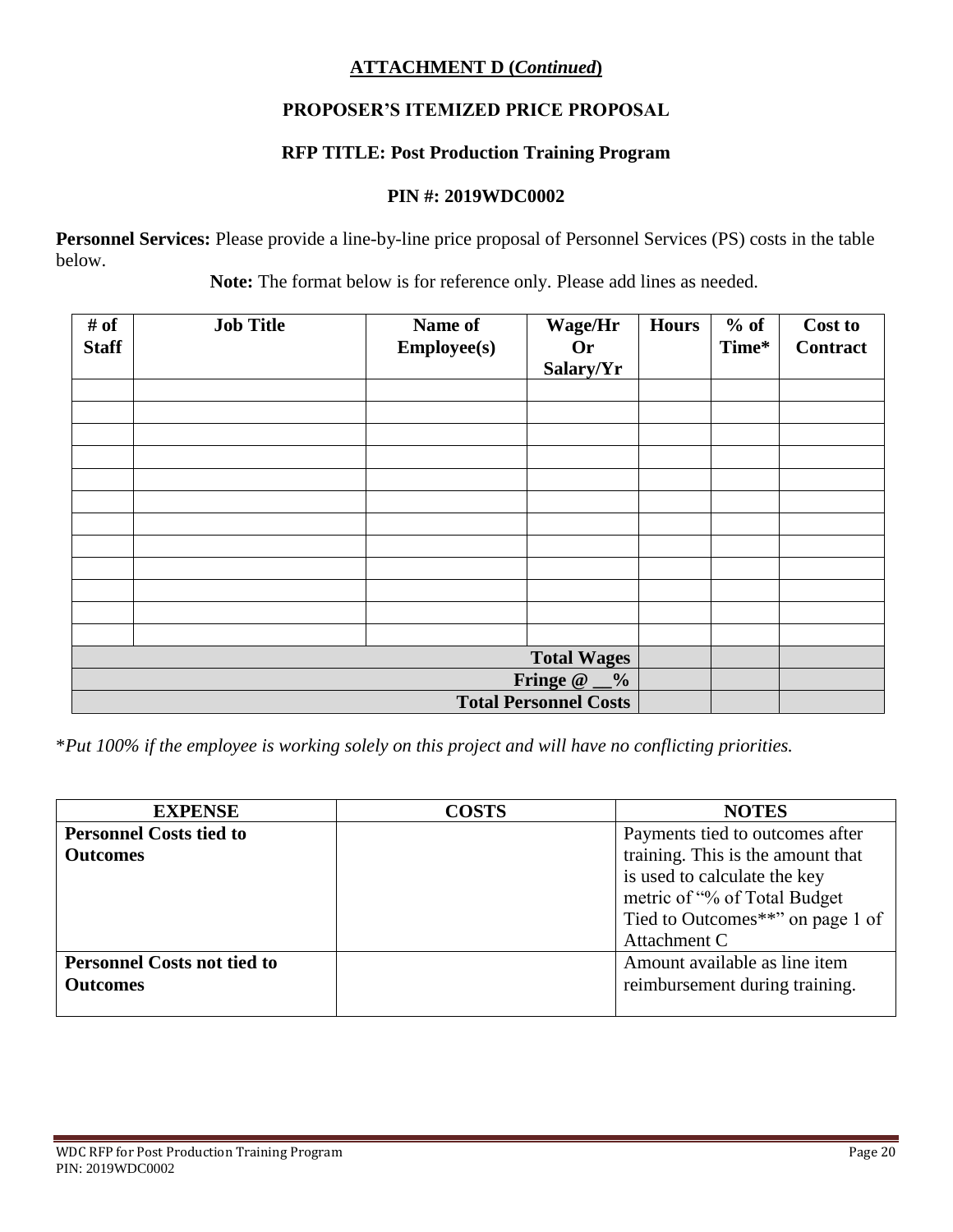**Other Than Personnel Services:** Please provide a line-by-line price proposal of Other Than Personnel Services (OTPS) costs in the table below. **Note:** The pre-populated items listed in the table below are not exhaustive and proposers are expected to list each OTPS cost for the Program on separate lines. The format below is for reference only. Please add lines as needed.

| <b>Expense</b>                  | <b>Cost to Contract</b> | <b>Notes (duration, number</b><br>of items, etc.) |
|---------------------------------|-------------------------|---------------------------------------------------|
| Hardware/Equipment              |                         |                                                   |
| Software                        |                         |                                                   |
| Furniture                       |                         |                                                   |
| <b>Training Materials</b>       |                         |                                                   |
| Insurance (Bonding & Liability) |                         |                                                   |
| Other OTPS Costs (identify)     |                         |                                                   |
|                                 |                         |                                                   |
|                                 |                         |                                                   |
|                                 |                         |                                                   |
| <b>Total OTPS Costs</b>         |                         |                                                   |

| <b>Total PS Costs</b>    |  |
|--------------------------|--|
| <b>Total OTPS Costs</b>  |  |
| Total Budget (PS + OTPS) |  |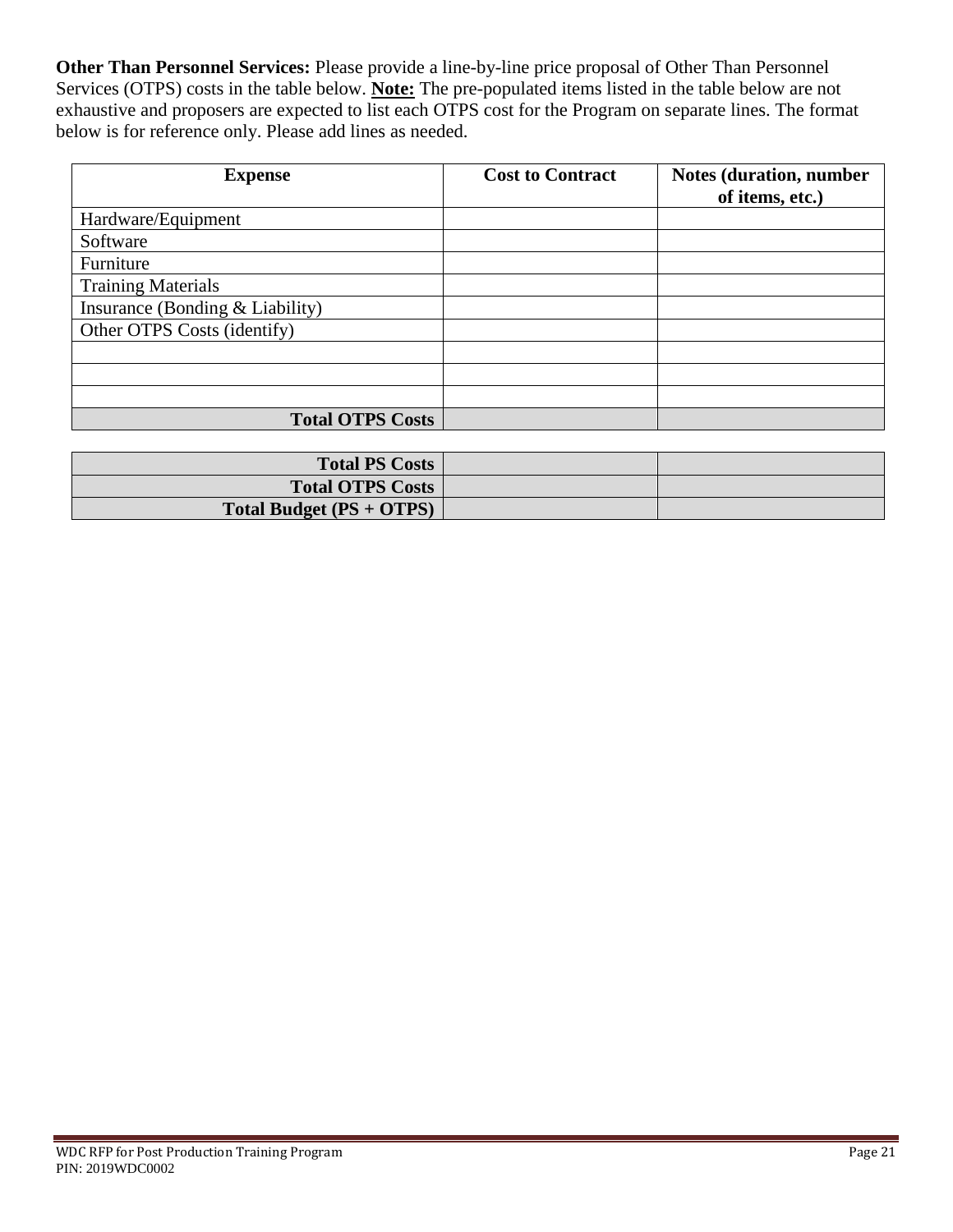## **ATTACHMENT D (***Continued***)**

# **PROPOSER'S PRICE PROPOSAL: KEY METRICS**

## **RFP TITLE: Post Production Training Program**

#### **PIN #: 2019WDC0002**

Proposers must complete the "Key Metrics" table below:

| <b>Key Metrics</b>                               |                 |
|--------------------------------------------------|-----------------|
| Estimated total hours of instruction per cohort  | Hours           |
| Estimated total duration of each cohort training | Weeks           |
| Number of Participants in total                  | Participants    |
| Number of cohorts                                | Cohorts         |
| Cost per Participant                             | per Participant |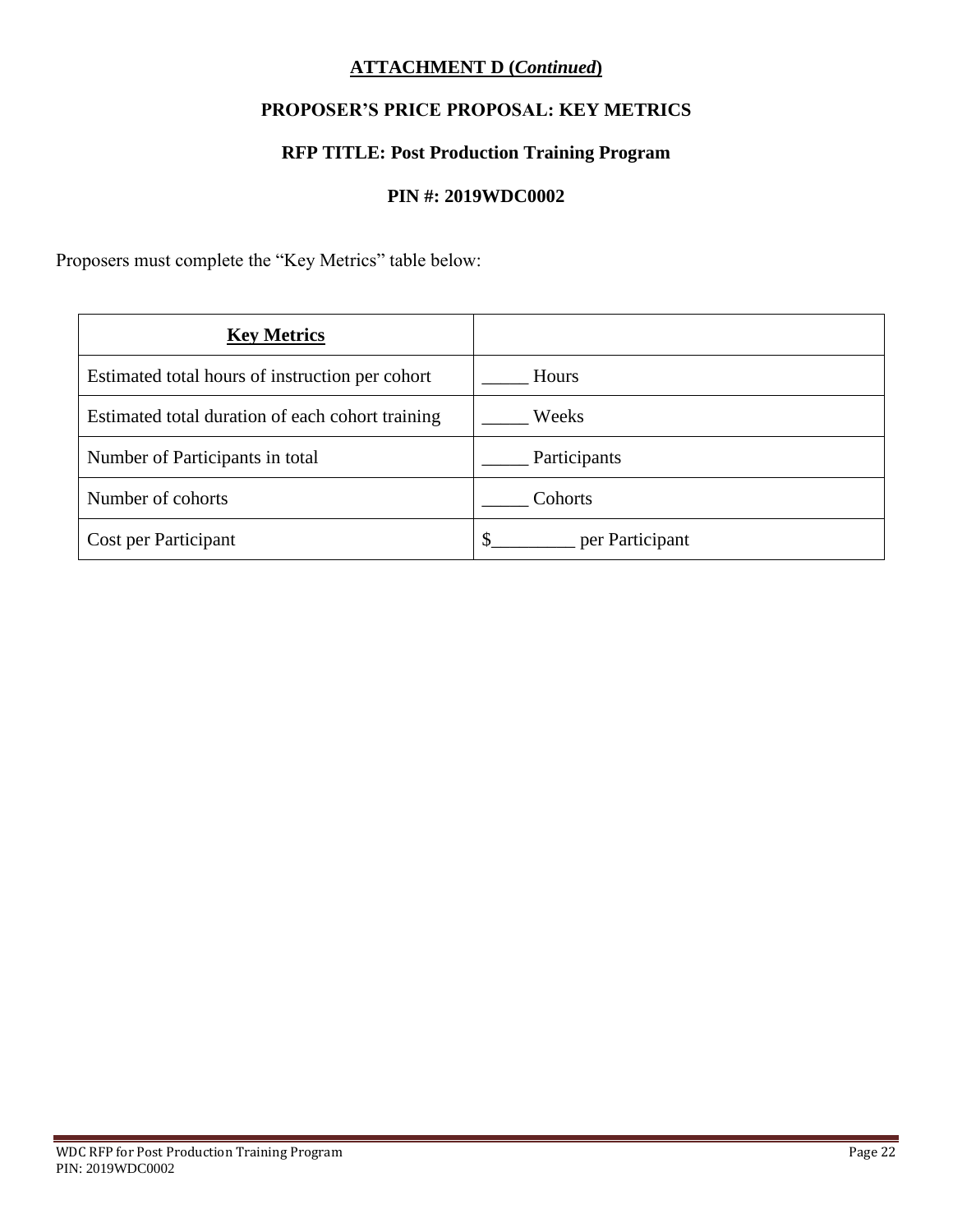### **ATTACHMENT E**

## **ACKNOWLEDGMENT OF ADDENDA**

### **RFP TITLE: Post Production Training Program**

#### **PIN #: 2019WDC0002**

**Directions: Complete Part I or Part II, whichever is applicable, and sign your name in Part III.** All proposers must complete and include this page as part of their proposal package.

#### **Part I. Acknowledgment of Receipt of Addenda**

Listed below are the dates of issue for each Addendum received in connection with this RFP:

|                    | $\_$ , 2018 |
|--------------------|-------------|
| Addendum #3, Dated | , 2018      |
| Addendum #4, Dated | $\_$ , 2018 |
| Addendum #5, Dated |             |

#### **Part II. Acknowledgement of No Receipt of Addenda**

\_\_\_\_\_\_\_\_\_\_ No Addendum was received in connection with this RFP

### **Part III. Proposer's Name and Authorized Representative**

Proposer's Name:

Proposer's Authorized Representative:

Name:

Title: \_\_\_\_\_\_\_\_\_\_\_\_\_\_\_\_\_\_\_\_\_\_\_\_\_\_\_\_\_\_\_\_\_\_\_\_\_\_\_\_\_\_\_\_\_\_\_

Signature:

Date: